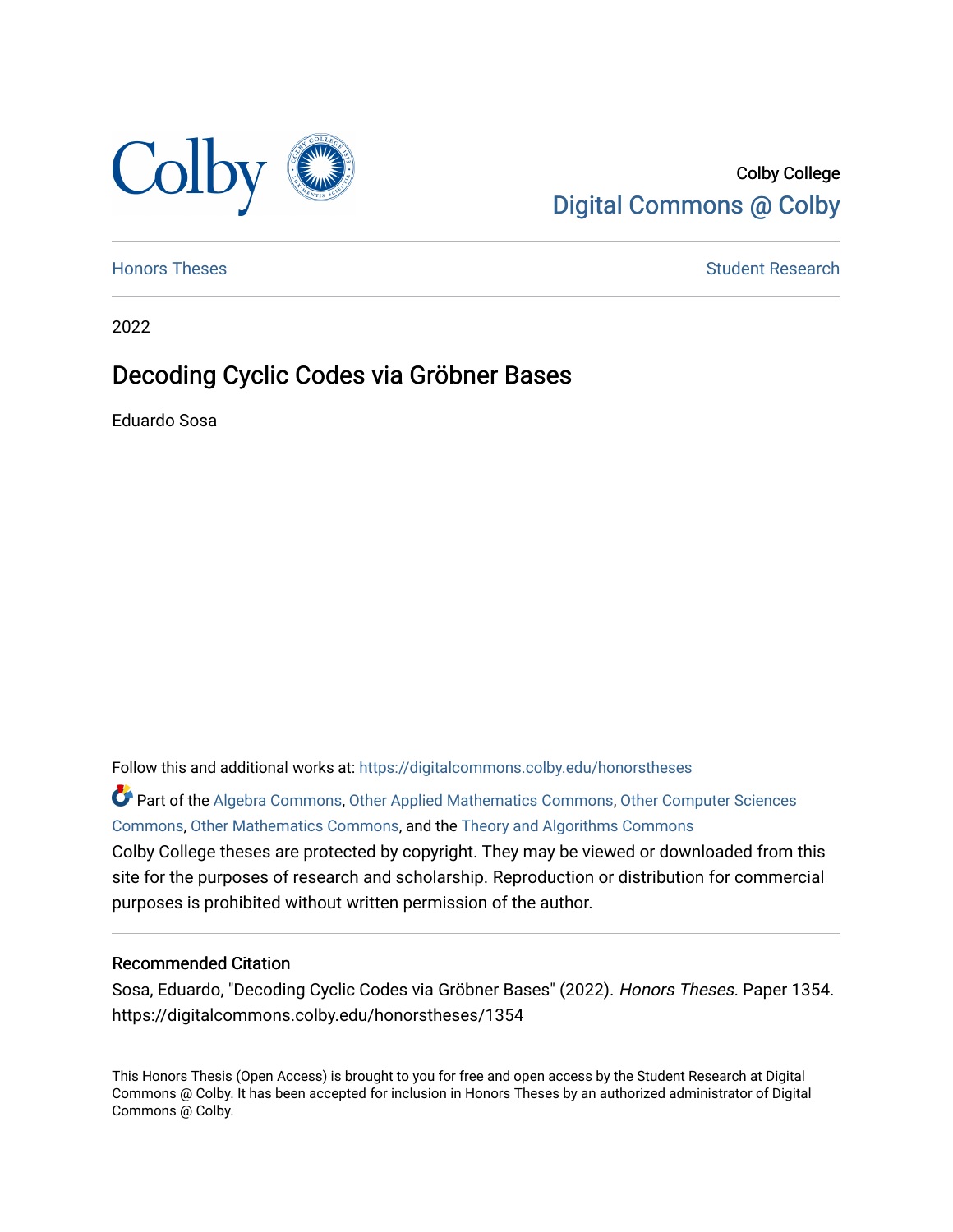# Decoding Cyclic Codes via Gröbner Bases

Eduardo Sosa

### Thesis Presented for Mathematics with Honors

Mathematics Department Colby College May 11th, 2022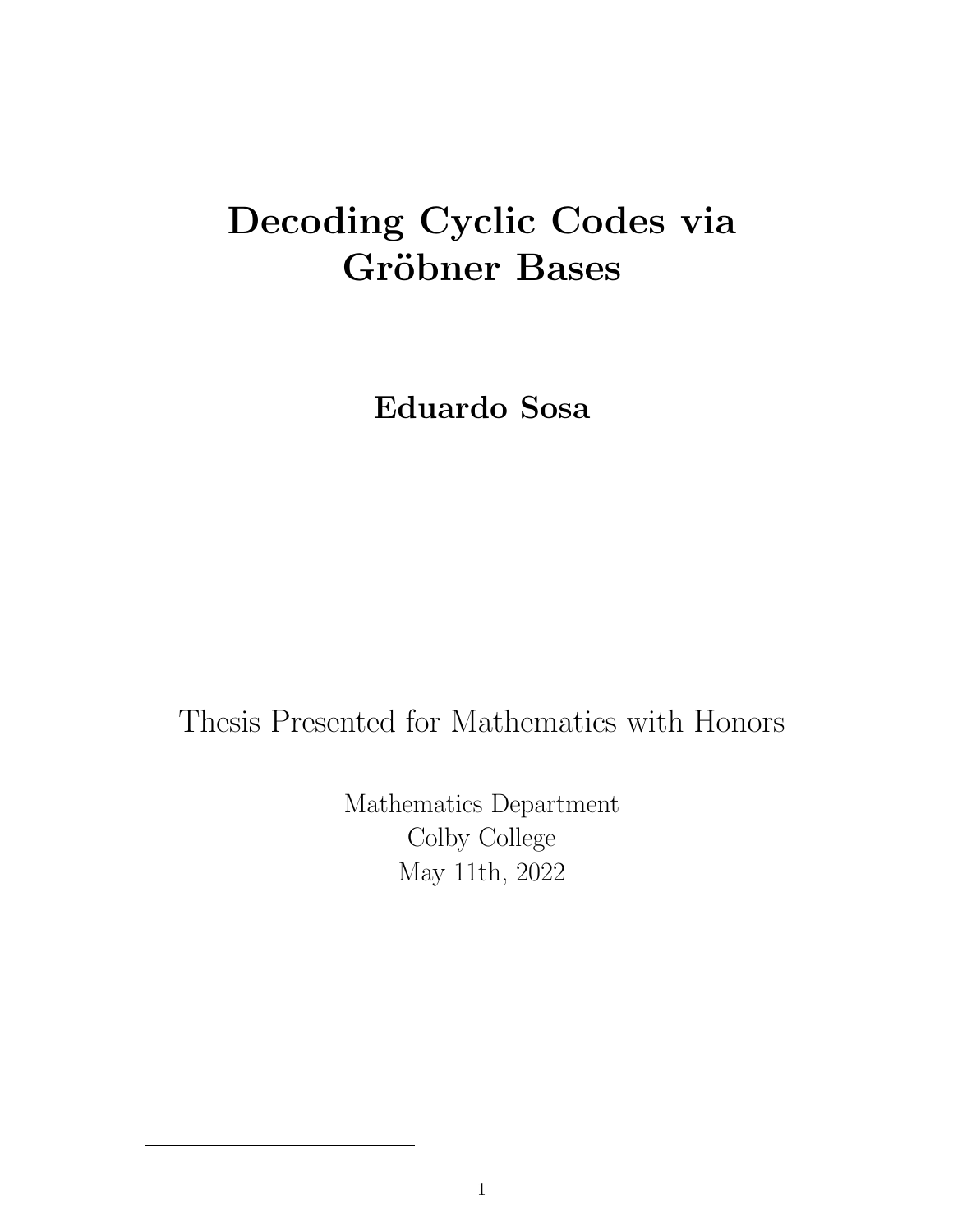## Abstract

In this paper, we analyze the decoding of cyclic codes. First, we introduce linear and cyclic codes, standard decoding processes, and some standard theorems in coding theory. Then, we will introduce Gröbner Bases, and describe their connection to the decoding of cyclic codes. Finally, we go in depth into how we decode cyclic codes using the key equation, and how a breakthrough by A. Brinton Cooper on decoding BCH codes using Gröbner Bases gave rise to the search for a polynomial-time algorithm that could some day decode any cyclic code. We discuss the different approaches taken towards developing such an algorithm and their success in creating a practical decoding process.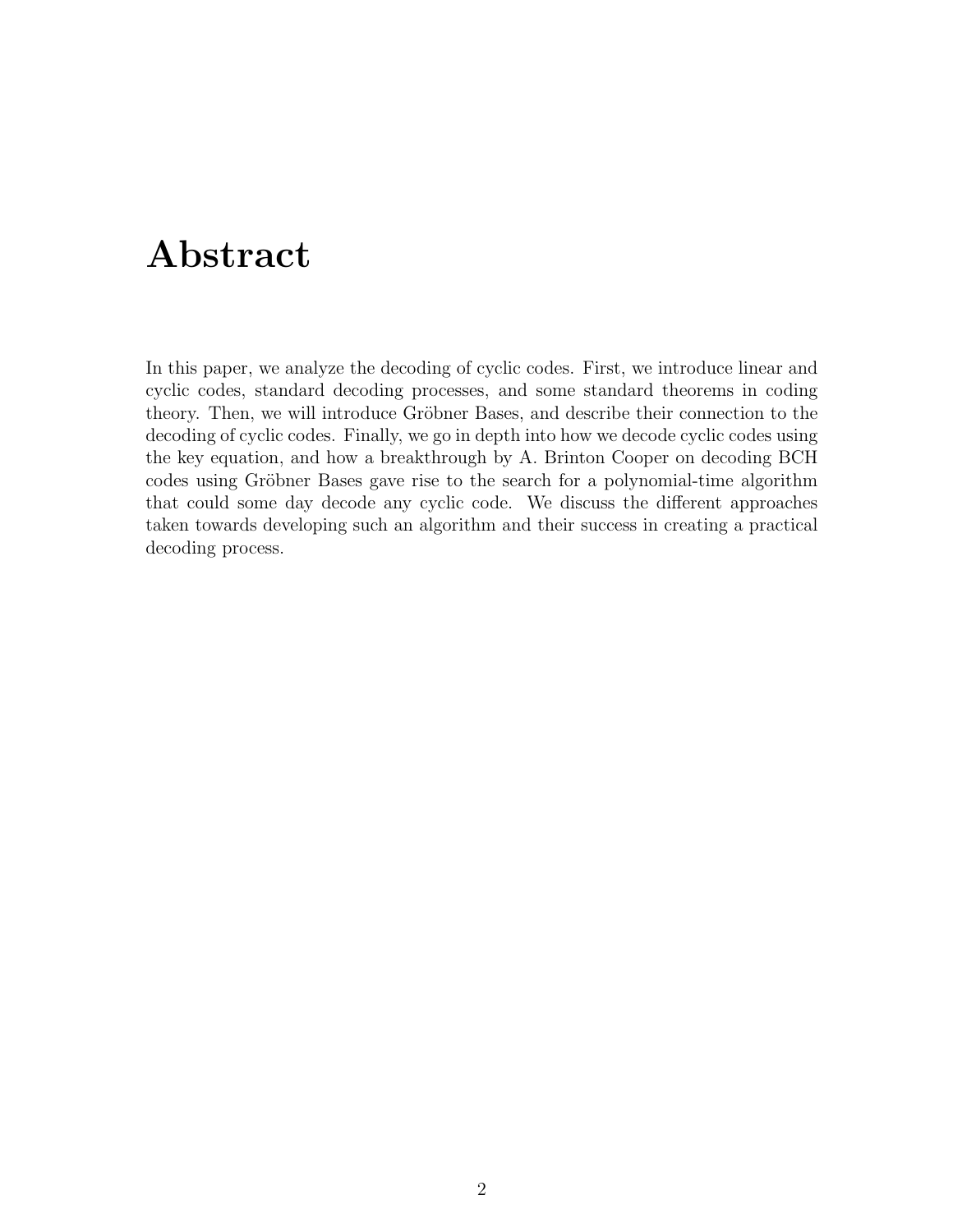# Acknowledgments

I want to thank Katie Andre for her endless continuous support. I also want to thank Prof. Nora Youngs for her motivational guidance and for advising this thesis. Lastly, I want to thank my reader, Prof. Noha Abdelghany, for taking time out of her schedule to read my thesis.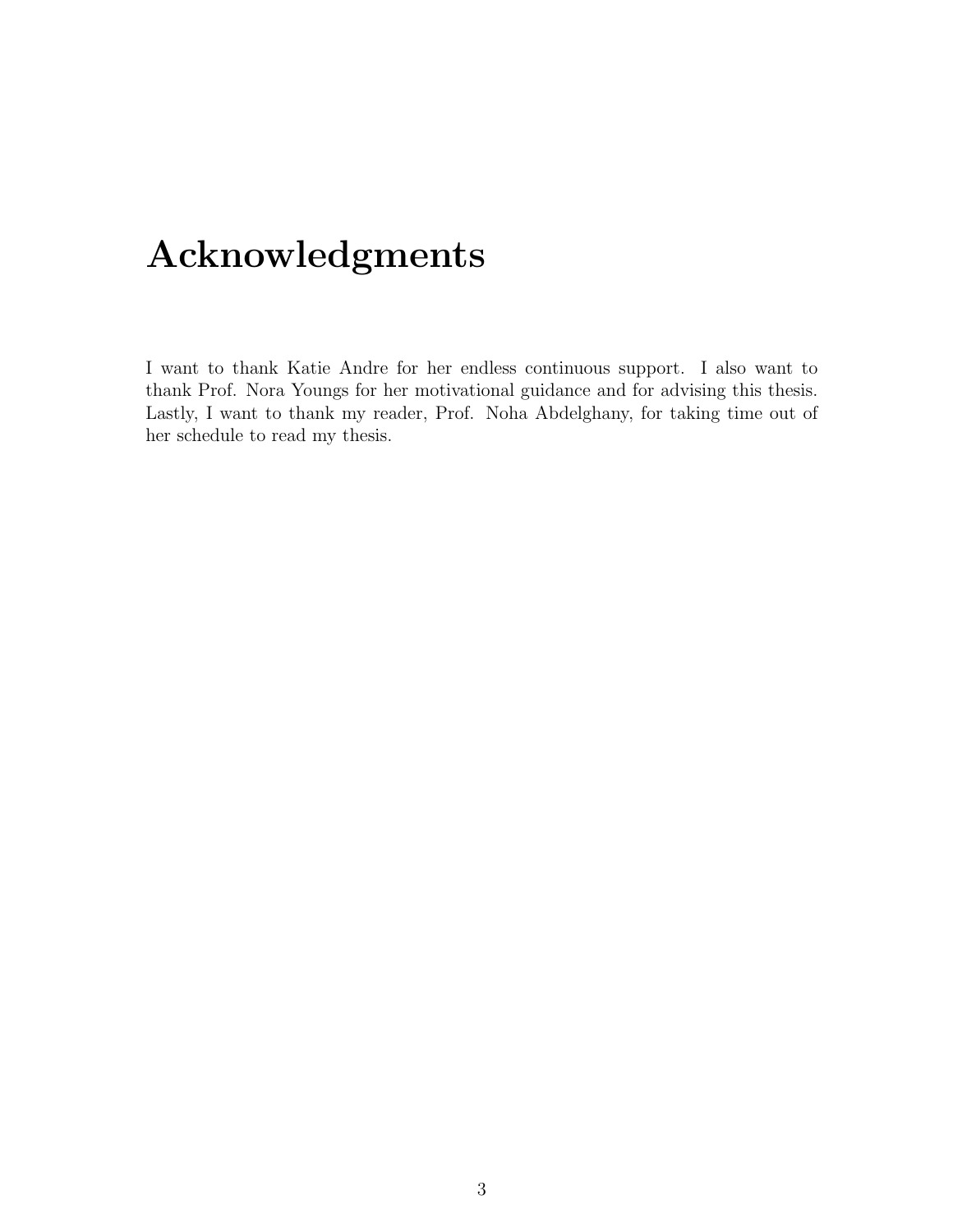# **Contents**

|                | Abstract                                                                                                         | $\overline{2}$                                             |  |  |
|----------------|------------------------------------------------------------------------------------------------------------------|------------------------------------------------------------|--|--|
|                | Acknowledgments                                                                                                  | 3                                                          |  |  |
| 1              | Introduction                                                                                                     |                                                            |  |  |
| $\mathbf{2}$   | Coding Theory and Gröbner Bases<br>2.1<br>2.2<br>2.3<br>2.4<br>Tools to Decode Cyclic Codes<br>2.5<br>2.6<br>2.7 | 6<br>$6\,$<br>$\overline{7}$<br>12<br>14<br>15<br>16<br>21 |  |  |
| 3              | The Search for an Efficient Cyclic Decoding Algorithm<br>3.1<br>3.2<br>3.3<br>3.4                                | 24<br>24<br>27<br>27<br>31                                 |  |  |
| $\overline{4}$ | Conclusion                                                                                                       |                                                            |  |  |
|                | <b>REFERENCES</b>                                                                                                |                                                            |  |  |
|                | Selected Bibliography Including Cited Works                                                                      | 33                                                         |  |  |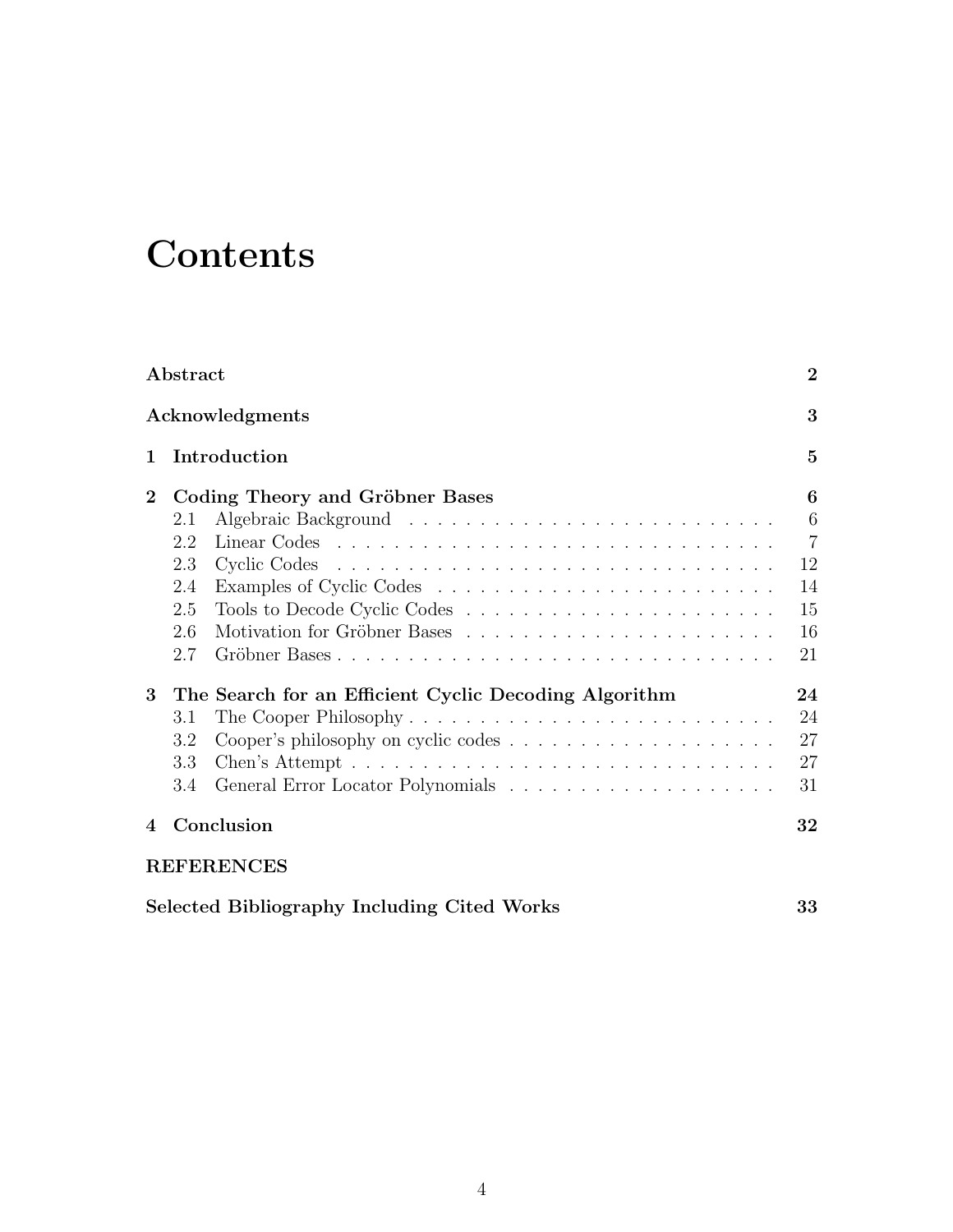# Chapter 1

### Introduction

Whether it be inside a DVD-player, or on a satellite orbiting Earth, encoded information flows through noisy channels to be decoded by a receiver. The encoding aspect of information is important (we need an efficient way to transmit information), but the decoding aspect can become tricky. Information flows through this noisy channel and is thus subject to corruption (errors). If too many errors have occurred, it is impossible to be sure that we can decode the original encoded piece of information. How many errors is too many? How do we encode information, and most importantly, how do we decode it? How can we be so sure we have decoded accurately? In this paper, we will dive into a specific class of codes, namely cyclic codes. "Cyclic code" is an umbrella term for many famous and widely-used codes such as BCH codes, Golay Codes, RS-Codes, and others. Specifically, BCH codes are known for how efficiently we can decode them, while arbitrary cyclic codes are much harder to decode.

The decoding of BCH codes is considered efficient, with polynomial time decoding algorithms by Berlekamp-Massey [3, 13] that have been in use since the 1960's. However, as the length of a BCH code increases, the efficiency of the Berlekamp-Massey algorithm decreases [11]. Thus, large BCH codes do not make very good codes for decoding. On the other hand, cyclic codes, in general, are not known to suffer from the same flaw and so decoding general cyclic codes efficiently is of great interest.

Unfortunately, at this time there does not exist a polynomial-time algorithm for decoding cyclic codes, but empirical evidence suggests that cyclic codes can be decoded in polynomial time regardless of length or minimum distance [15]. Several algorithms have been proposed on the decoding of cyclic codes, some of which make use of Gröbner Bases to find a general error locator polynomial. Gröbner Bases are a finite representation of a given ring ideal whose structure we can exploit to find the locations of the errors of a given encoded piece of information.

While these algorithms can decode most cyclic codes of length less than 63 and error correction capability less than 3, the question remains unanswered for cyclic codes that do not fit these parameters. In this thesis, we strive to investigate these proposed algorithms and their computational complexity further.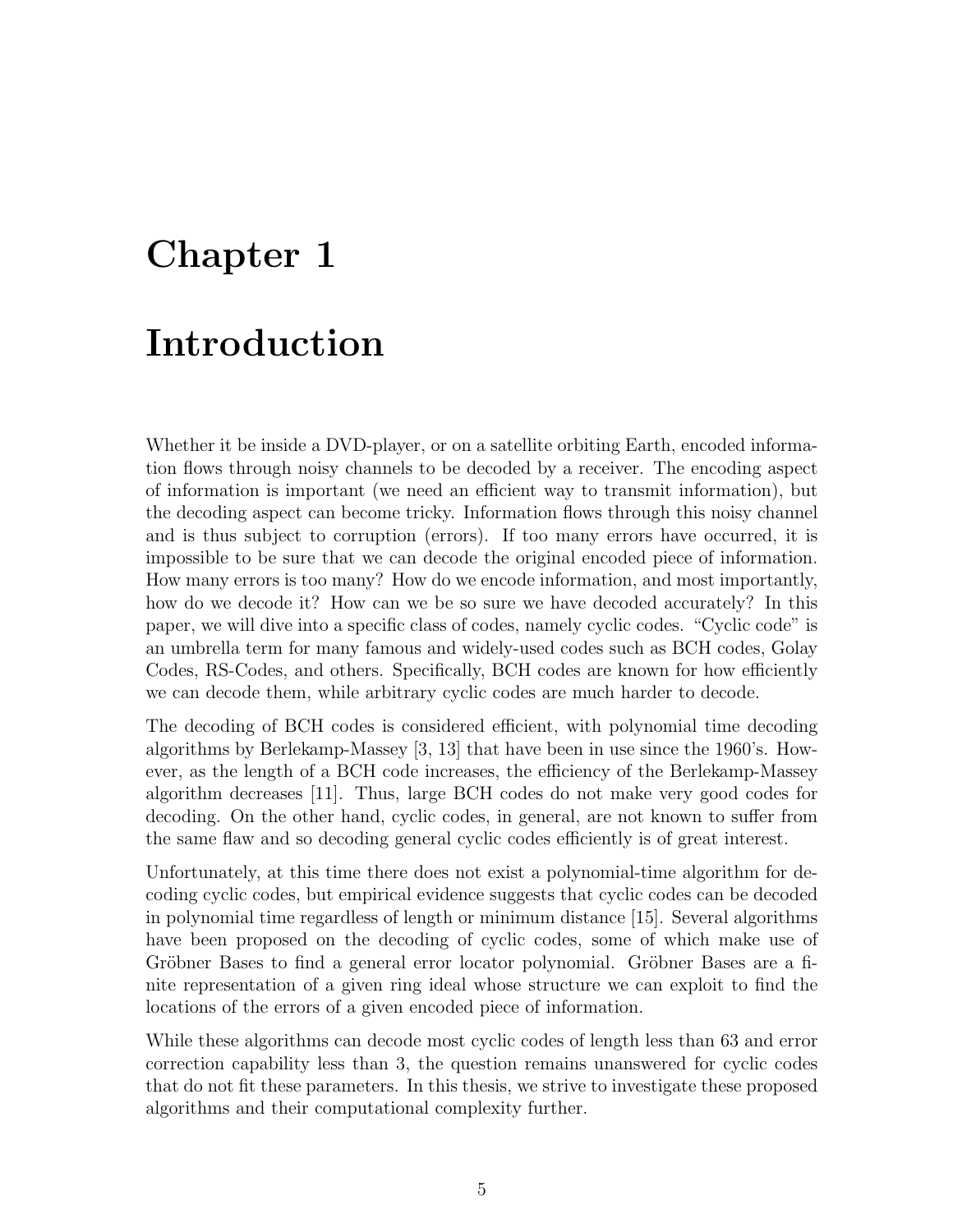### Chapter 2

## Coding Theory and Gröbner Bases

Linear codes are more common in our everyday lives than we think, whether it's to save a file on your computer, to send a message over any channel or to play a CD. We use linear codes to take information, encode it, send it over a channel, and then the information can be decoded by the receiver. Often, the channel may be noisy in the sense that the information that we send over gets corrupted. Coding theory allows us to encode our messages and be able to decode them with great accuracy up to a certain number of errors that may have occurred.

The method of decoding, however, depends on the structure of our system and its algebraic foundations. In this section, we will introduce some algebraic terminology, basic coding theory, and Gröbner Bases.

#### 2.1 Algebraic Background

Let  $\mathbb{F}_2 = \{0, 1\}$  be the standard binary field. We use  $\mathbb{F}_2[x]$  to denote all polynomials in x with coefficients in  $\mathbb{F}_2$ . Thus, let  $x^n - 1 \in \mathbb{F}_2[x]$  for a positive integer n, and let  $\mathbb{F} = \mathbb{F}_{2^m}$  represent the splitting field of  $x^n - 1$  over  $\mathbb{F}_2$  for some m. The following theorem regarding our splitting field is fairly known (and thus, we won't derive) [16]:

**Theorem 2.1.** Given the splitting field  $\mathbb{F}$ ,  $x^n - 1$  can be written as a product of all  $x - \zeta$  where  $\zeta$  is an element of our splitting field. That is,

$$
x^n - 1 = \prod_{\zeta_i \in \mathbb{F}} (x - \zeta_i)
$$

for all nonzero  $\zeta_i \in \mathbb{F}$ .

With this in mind, we can define a primitive element:

**Definition 1.** A primitive element is an nonzero element  $\alpha \in \mathbb{F}$  such that every element  $\zeta \in \mathbb{F}$  can be rewritten as  $\overline{\zeta} = \alpha^i$  for some integer i.

It turns out that every field  $\mathbb{F} = \mathbb{F}_{2^m}$  has at least one primitive element,  $\alpha$  that generates the entire field, and that the set  $\{\alpha^i \mid 0 \le i \le n-1\}$  where  $n = |\mathbb{F}|$ , are all distinct elements [10]. Taking this into consideration, we can write the following: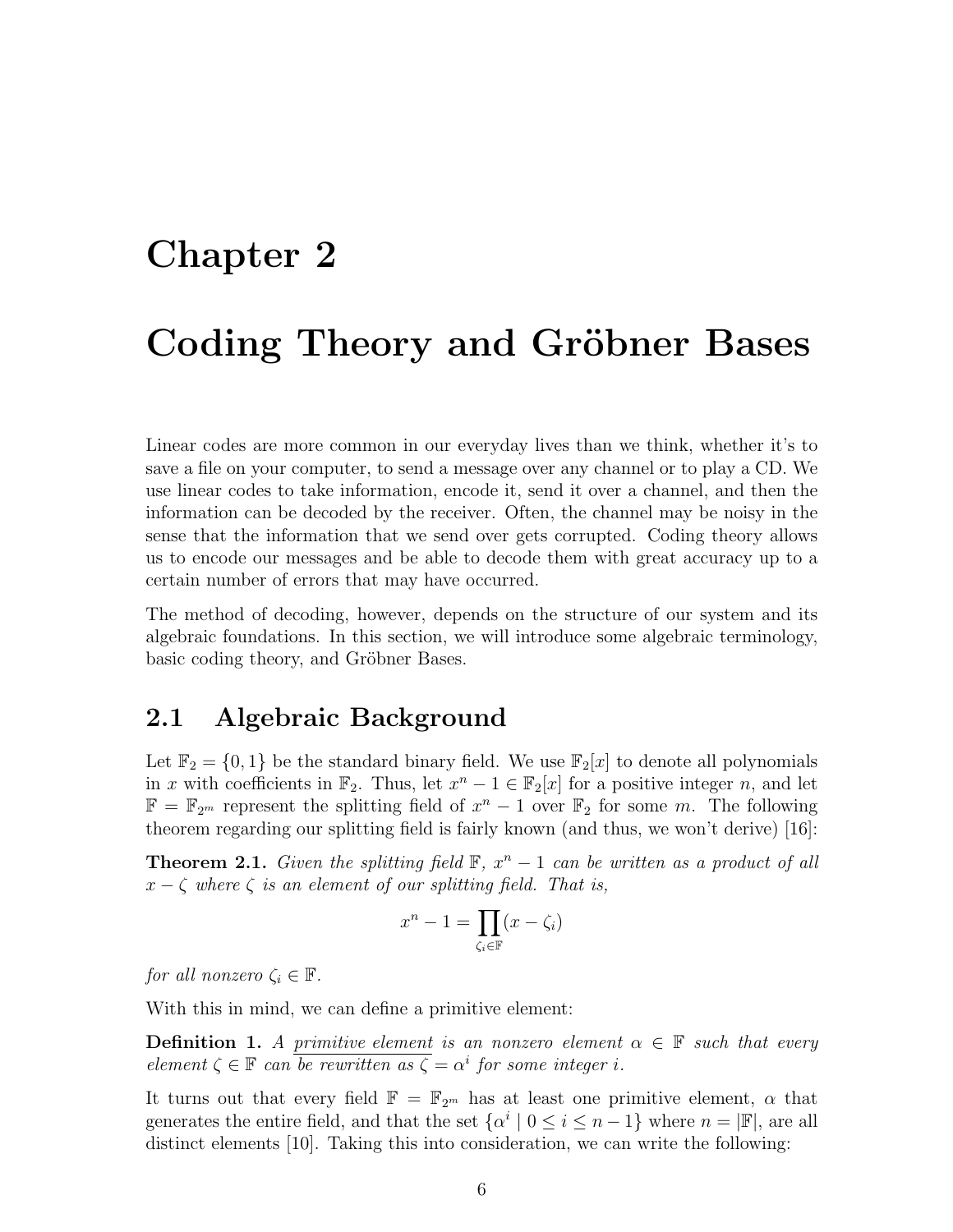$$
x^n-1=\prod_{i=0}^{n-1}(x-\alpha^i)
$$

for  $0 \leq i \leq n-1$ 

In other words, every nonzero element of  $\mathbb F$  is a root of the equation  $x^n - 1$ .

### 2.2 Linear Codes

Before we define linear codes, we should define what a code is to begin with. Here we define a code as simply a collection or a set of words. Therefore,  $\{a, b, c\}$  is a code if we want it to be. Although it is a useless code since it only contains three words  $(a, b \text{ and } c)$ , it helps us understand what a code is. For the remainder of this thesis, we will focus on binary codes. A *binary code* of length one would be  $\{0, 1\}$ , and a binary code of length two would be {00, 01, 10, 11}. A word within a binary code can be thought of as a vector of size  $n$ . Essentially, binary codes are a subset of the binary vector space of length n. The binary code of length two therefore has words of length  $n = 2$ . With this said, we need to find a way to define just how different two words are from one another:

**Definition 2.** Given two words of length n that belong to a code, the Hamming Distance between the words is the number of positions by which the two words differ.

We consider two very simple examples:

**Example 2.1.** Consider the binary code of length two above. If we take the words 00 and 01, we see that they are different in the second position and so the Hamming distance is one.

**Example 2.2.** If we have a binary code of length two and two words, 00 and 11, the Hamming distance is now two since we have differences in the first position and the second.

**Theorem 2.2.** The Hamming distance is a metric.

This theorem can be easily derived by the reader and found in [16], but it's important in the sense that the lowest Hamming distance (other than the trivial distance between a word and itself) is able to tell us a lot about the error-correcting capability of a code. From now on, we will refer to Hamming distance as distance.

We now introduce a few more definitions that relate to distance between two code words:

**Definition 3.** The minimum distance of a code, denoted by the symbol d, is the shortest distance between any two distinct words in a code.

Definition 4. The Hamming weight, or just weight, of a word v is defined as the distance between v and the all 0 word. We denote the weight of v as  $w(v)$ .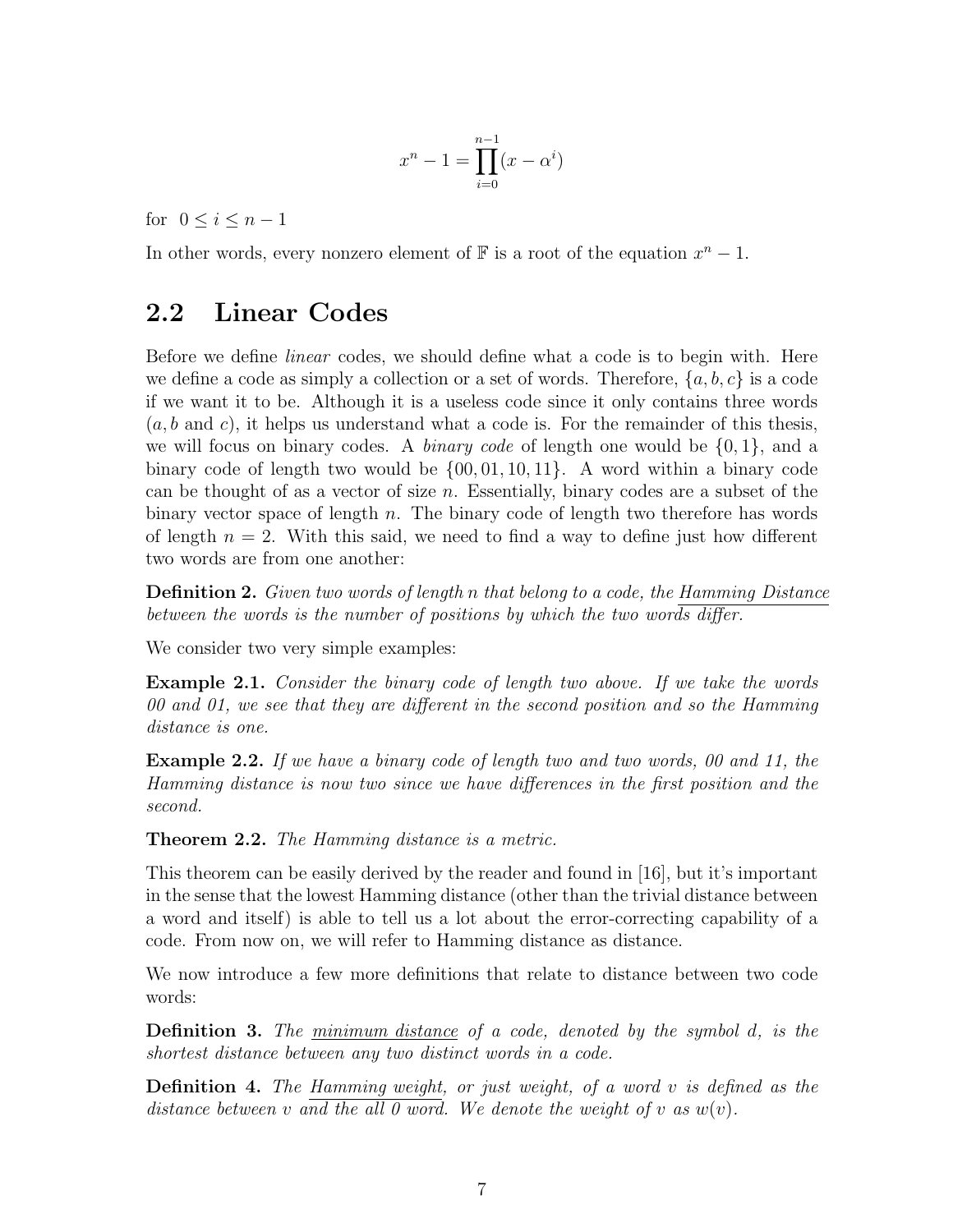For the purpose of this paper, our codes will have words whose positions contain *bits*. Bits are elements of a field (in our case, mostly  $\mathbb{F}_2$ ). For example, the binary code of length two is one such example where the bits are elements of  $\mathbb{F}_2$ . It is easy to see how we can interpret these words as vectors, where each bit in a word is a position in a vector. For example, all words in the binary code of length two can be thought of as vectors  $v \in \mathbb{F}_2^2$  so that 01 becomes  $(0, 1)$  and 00 becomes  $(0, 0)$ . We say that the binary code of length two is a code over  $\mathbb{F}_2$ .

It is also helpful to associate words in a code  $C$  to polynomials so that a word  $(a_0, a_2, \ldots a_{n-1})$  becomes the polynomial  $a_0 + a_1 x + \ldots + a_{n-1} x^{n-1}$  [2]. By interpreting words as such, we can use the algebraic structure of codes to our advantage so that we understand the structure of these words and how they can be used to transmit information easily from one end to another.

We are now ready to introduce linear codes.

**Definition 5.** A code  $C \subseteq \mathbb{F}^n$  is <u>linear</u> if the code forms a subspace of  $\mathbb{F}^n$  over  $\mathbb{F}$ . That is, for any two words  $v_1$  and  $v_2$  in C and any two scalars  $a_1$  and  $a_2$  in  $F$ ,  $a_1v_1 + a_2v_2$  is also a word that belongs to the code.

Linear codes allow for a more succinct definition of minimum distance in a linear code  $C$ :

**Proposition 2.1.** If C is a linear code then

$$
d=\min_{c\in C\backslash\{0\}}w(c)
$$

*Proof.* The proof of this follows from the fact that if  $v_1$  and  $v_2$  are in C, then  $v_1 - v_2$ is also in C (due to C being represented by a linear code) and so if two words  $v_1$  and  $v_2$  produce the minimum distance then  $v_1 - v_2 = c \in C$  so that

$$
d(v_1 - v_2) = w(v_1 - v_2) = w(c) = d(c)
$$

as desired.

Each linear code has a few defining parameters. The first is the length of the word which we denote as n. The second is the minimum distance of the code which we denote as d. The third is the dimension of the subspace (how many words can span the entire code). This is known as  $k$ . We thus denote a linear code with these three parameters as a  $[n, k, d]$  code.

The strong relationship between linear codes and vector spaces allows us to use matrices to represent linear codes [2].

**Definition 6.**  $G$  is called the generator matrix of  $C$  if

$$
C = \{ vG \mid v \in \mathbb{F}^k \}
$$

As we recall, the dimension of a linear code  $C$  is  $k$  and so we can take a vector in  $\mathbb{F}^k$  and map it onto a vector in  $\mathbb{F}^n$  such that the vector belongs to C. It follows that  $rank(G) = k$  and that the dimensions of G are  $k \times n$ .

 $\Box$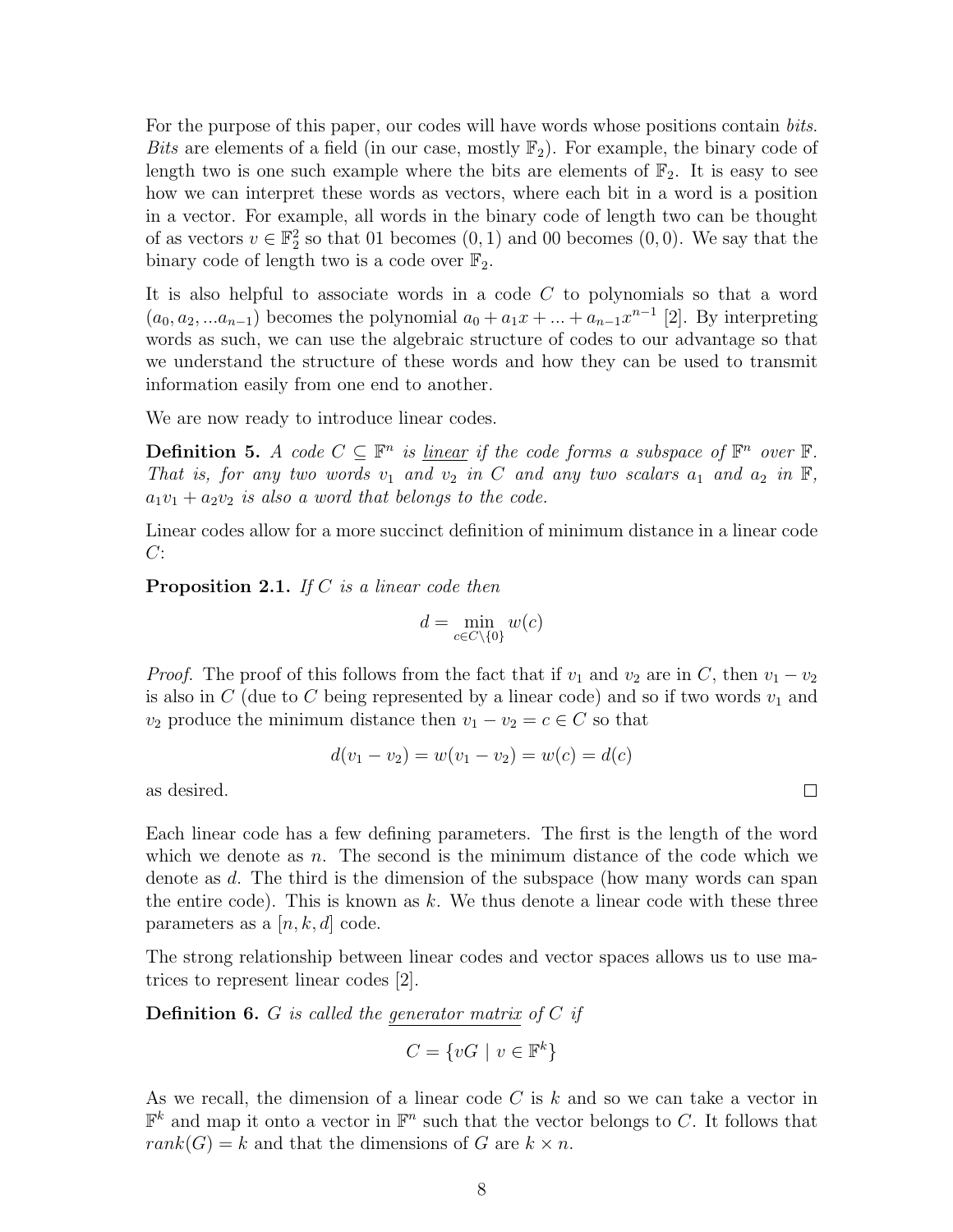There is also a matrix  $H$  that maps words in  $C$  to the 0 vector so that every word in  $C$  is in the kernel of  $H$ .

**Definition 7.** The parity-check matrix, denoted by  $H$ , is a matrix such that for every  $v \in C$  we have

 $Hv^T=0$ 

The converse is also true: If  $Hv^T = 0$  for some vector v, then  $v \in C$ .

It follows that

 $rank(H) = n - k$ 

The parity-check matrix will become very important in the definition of syndromes, which are central to the decoding of transmitted messages. For now, the parity-check matrix is an easy way to check for any errors:

**Proposition 2.2.** Let C be a linear code and H its parity matrix. If  $Hv^T \neq 0$ , then an error has occurred.

**Example 2.3.** A [7,4,3] linear code over  $\mathbb{F}_2$  is famously known as the Hamming Code and has generator matrix

$$
G = \begin{bmatrix} 1 & 1 & 1 & 1 & 1 & 1 & 1 \\ 0 & 0 & 0 & 1 & 1 & 1 & 1 \\ 0 & 1 & 1 & 0 & 0 & 1 & 1 \\ 1 & 0 & 1 & 0 & 1 & 0 & 1 \end{bmatrix}
$$

Conversely, its parity-check matrix is

$$
H = \begin{bmatrix} 0 & 0 & 0 & 1 & 1 & 1 & 1 \\ 0 & 1 & 1 & 0 & 0 & 1 & 1 \\ 1 & 0 & 1 & 0 & 1 & 0 & 1 \end{bmatrix}
$$

Proposition 2.2 is very helpful in our ability to detect errors. If an error were to occur, we see that our received word (call it  $y$ ) would be the sum of the real message  $v$  and an error vector e so that

$$
y = v + e.
$$

If we apply the parity-check matrix to  $y<sup>T</sup>$  we see that

$$
Hy^T = Hv^T + He^T = 0 + He^T = s.
$$

This leads us to our next definition:

**Definition 8.** The syndrome of a received word  $y$  is

$$
s = He^T = Hy^T
$$

where e is the error incurred by the channel.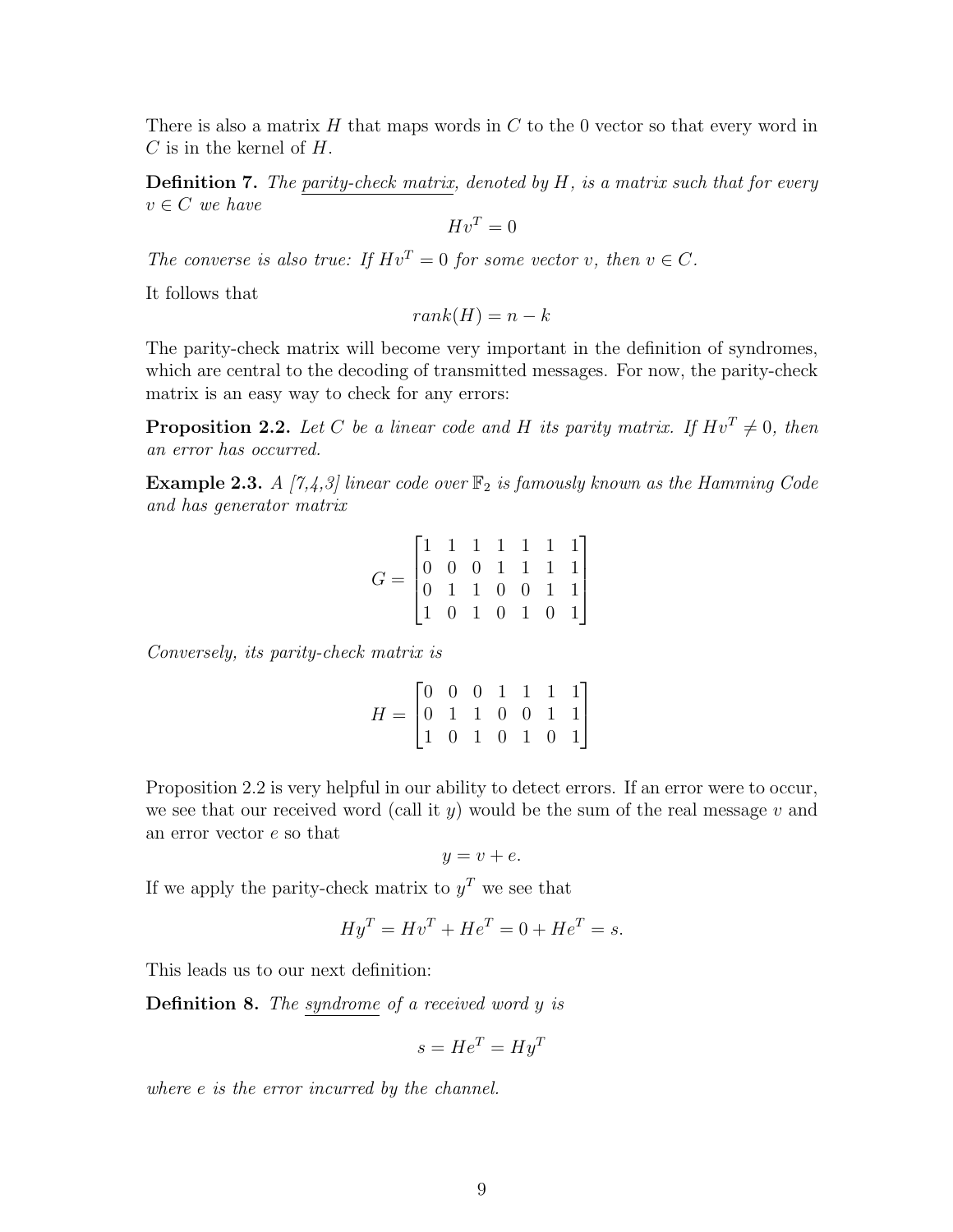It follows that  $s = 0$  if and only if no error has occurred - or so many errors have occurred that we have arrived at another word.

Syndromes are central to the decoding process. Next, we will go over a very naive way of decoding linear codes known as coset decoding. Before going into the decoding process, we need to state and prove two powerful theorems:

**Theorem 2.3** (Error-Correction Capability). Given a code C, the amount of errors we can correct  $\mu$  is bounded so that

$$
\mu \leq \lfloor \frac{d-1}{2} \rfloor
$$

*Proof.* If we can prove that there does not exist two codewords that are  $\mu \leq \lfloor \frac{d-1}{2} \rfloor$ apart from a received word y, then we prove that we can correct  $\left|\frac{d-1}{2}\right|$  errors. Assume that there are two codewords c and c' both  $\left[\frac{d-1}{2}\right]$  distance from  $\frac{-1}{2}$  distance from y. Then, we have that the distance between c and c' is at most  $\frac{d-1}{2} + \frac{d-1}{2} = d-1$  from each other, by the triangle inequality. However, this implies that two codewords are  $d-1$  distance from each other which contradicts the definition of minimum distance. Thus, if there is a codeword c that is  $\lfloor \frac{d-1}{2} \rfloor$  away from y, it is unique and correcting  $\lfloor \frac{d-1}{2} \rfloor$  errors will as a codeword c that is  $\lfloor \frac{2}{2} \rfloor$  away from y, to is different correcting  $\lfloor \frac{2}{2} \rfloor$ <br>get us at that codeword, only. Now, assume that  $\lfloor \frac{d-1}{2} \rfloor + 1$  errors occu  $\frac{-1}{2}$  + 1 errors occur. Then, we can have more than two codewords at this distance from y since  $\frac{d-1}{2} + 1 + \frac{d-1}{2} + 1 =$  $d-1+2=d+1$  which is more than the minimum distance. Thus, we can correct at most  $\frac{d-1}{2}$  $\frac{-1}{2}$  errors.  $\Box$ 

This is a well-known and important proof since it allows us to determine how many errors we can correct.

**Theorem 2.4** (Syndrome Uniqueness). If the number of errors that have occurred qiven a word y is less than or equal to  $\mu$  then the syndrome is unique.

One consequence of the Syndrome Uniqueness Theorem is that it tells us we can correct the word. However, if more than  $\mu$  errors have occurred, it is impossible to tell what the error was since there is more than one word in  $C$  that has the same syndrome[2].

**Example 2.4.** Given the linear binary code of length 2, where  $C = \{00, 01, 10, 11\}$ , the minimum distance is  $d = 1$  so that

$$
\mu \le \lfloor \frac{d-1}{2} \rfloor = \lfloor \frac{1-1}{2} \rfloor = 0
$$

and so we can correct at most 0 errors. This is true since given an arbitrary word, say 01, we can never decode such a word since if an error has occurred, the correct word could either be 00 or 11.

Decoding a word  $y$  follows the following steps:

- 1. Generate the standard array for your code.
- 2. Receive a word.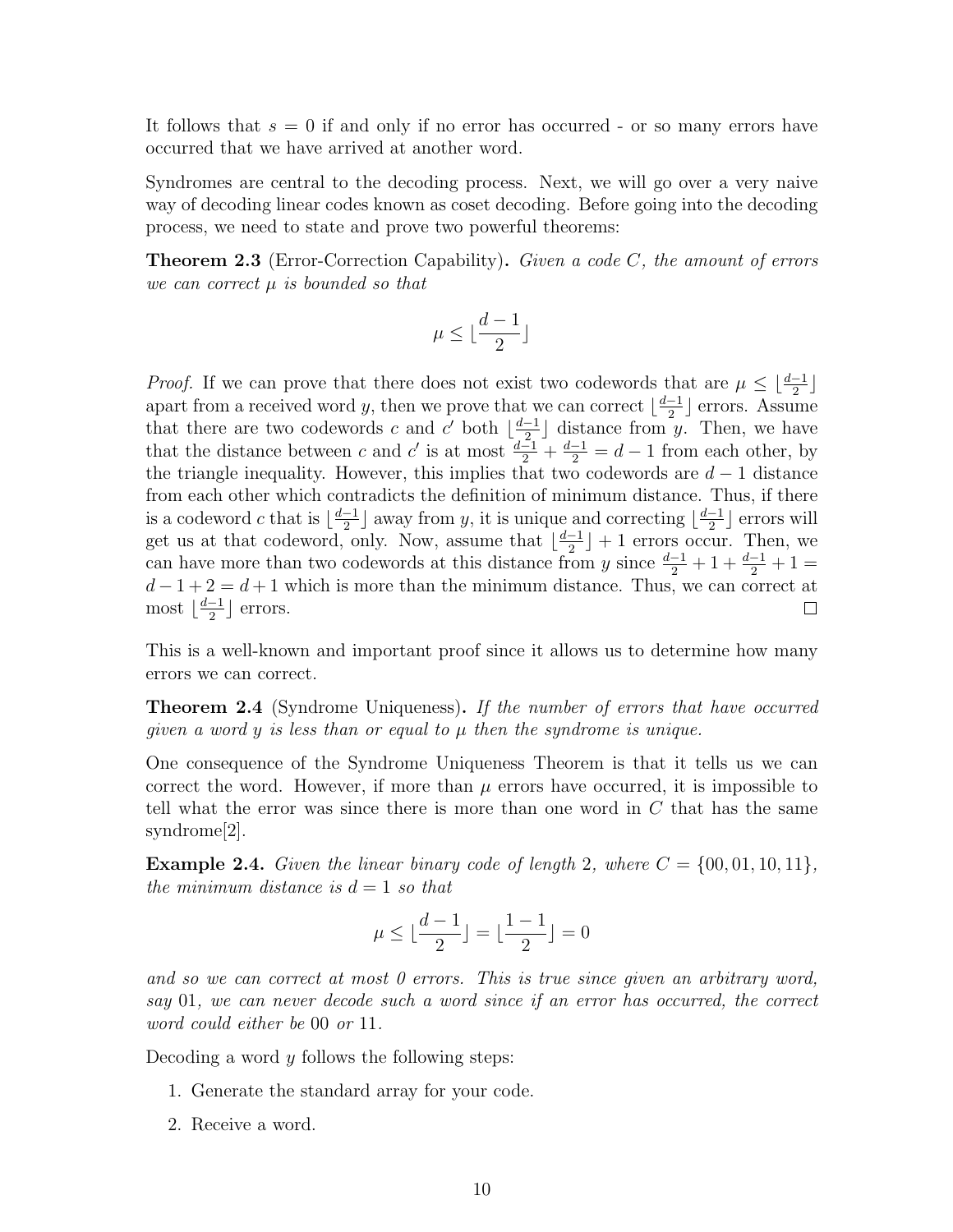- 3. Compute the syndrome of the word using the equation  $s = Hy^T$ .
- 4. Find the coset leader  $e'$  of the syndrome using the standard array and  $s$ .
- 5. The decoded word is  $v = y e'$ .

Note that the above works if and only if  $w(e') \leq \mu$ , otherwise more than  $\mu$  errors have occurred and we no longer know what the original word is. By the Syndrome Uniqueness theorem, however, we know that if  $w(e') \leq \mu$  the syndrome is unique and thus  $e' = e$ , the actual error.

To build the standard array we first start with the first row which consists of all words in the code, starting with the 0 word (note that the 0 word is part of all codes). Every row thereafter will begin with  $e' \in \mathbb{F}^n$  such that  $e'$  is of the smallest possible weight and such that  $e'$  has not appeared in a previous row. The rest of the row will consist of  $e' + c$  where c is the column leader in the first row (this means that  $c \in C$ ).

The first column of the standard array will be the coset leaders. Some of the coset leaders may not be unique in the sense that other choices could have been made in replacement of the current coset leader, however, we do not need to worry since this only happens in the case where the weight of the coset leader is greater than  $\mu$ .

**Example 2.5.** Consider the [5,2,3] linear code over  $\mathbb{F}_2$  which has generator matrix

$$
G = \begin{bmatrix} 1 & 0 & 1 & 1 & 0 \\ 0 & 1 & 0 & 1 & 1 \end{bmatrix}
$$

The standard array here would be

| 00000 | 10110 | 01011 | 11101 |
|-------|-------|-------|-------|
| 00001 | 10111 | 01010 | 11100 |
| 00010 | 10100 | 01001 | 11111 |
| 00100 | 10010 | 01111 | 11001 |
| 01000 | 11110 | 00011 | 10101 |
| 10000 | 00110 | 11011 | 01101 |
| 00101 | 10011 | 01110 | 11000 |
| 10001 | 00111 | 11010 | 01100 |

Thus, if we received the word 01111, we know that the coset leader is 00100 (in the first column) and thus our original word is 01011 (in the first row).

The dimensions of the array turn out to be  $q^{n-k} \times q^k$  where q is the size of our field. The process of building the standard-array and then looking up your word on the array could be tedious, especially if n and k are large. For example, if we let  $n = 63$ and  $k = 21$ , we get a  $2^{42} \times 2^{21}$  array. Building such an array is just not feasible. Another approach already proposed is to find the syndrome and then the coset leader for the syndrome. In other words, find  $e'$  such that  $s = He'$  where  $w(e')$  is minimal. This problem is known to be computationally difficult [2], and so taking this approach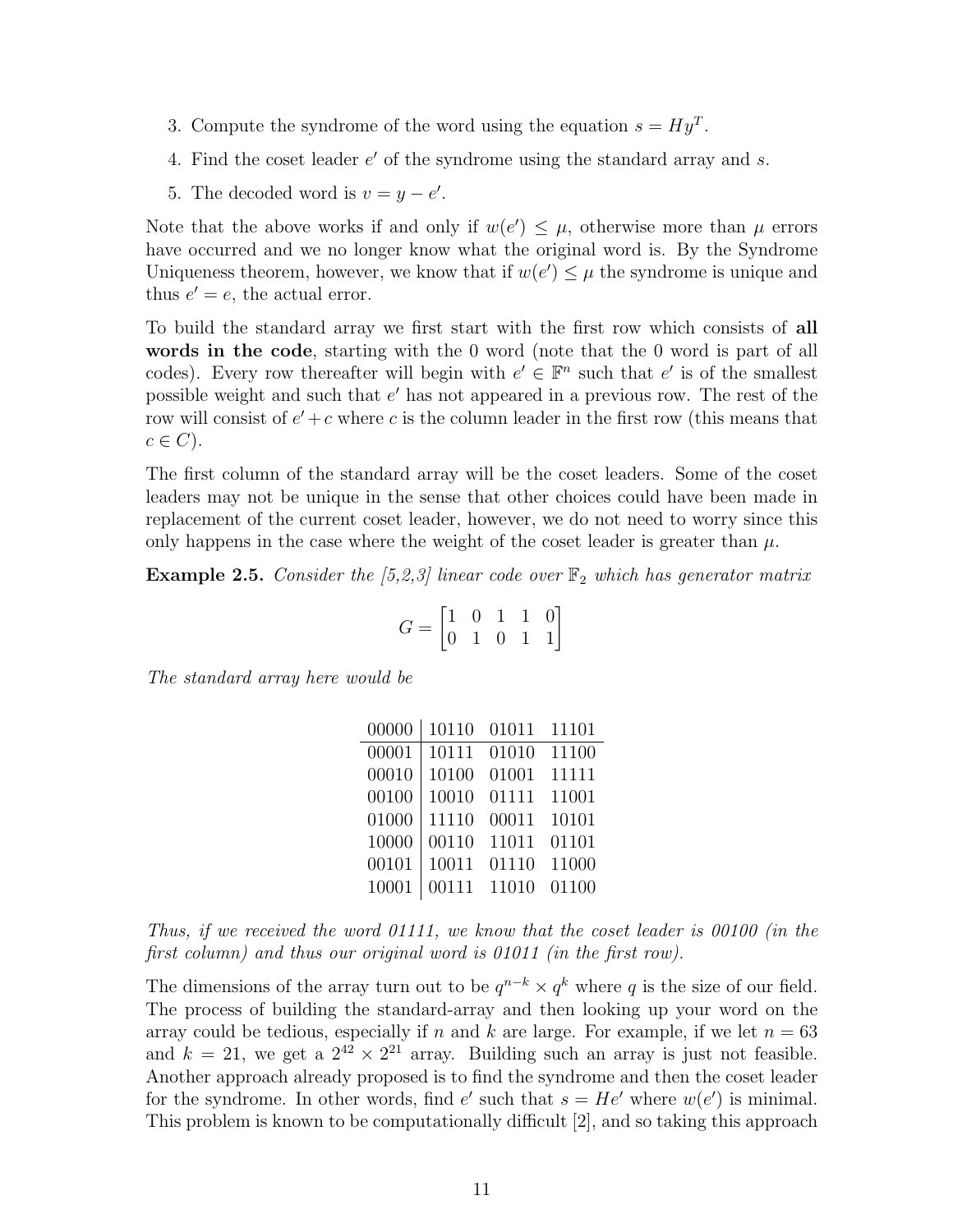would result in a very slow decoding algorithm. For this reason, we turn to other approaches.

Before moving on, we introduce some more terminology on the bounds of linear codes in order to classify certain types of codes and their error-correcting capabilities.

**Definition 9.** Given a linear  $[n, k, d]$  code, we have that the singleton bound of a code is

$$
d \leq n - k + 1
$$

We can prove that the inequality is valid:

*Proof.* Suppose that we are working over  $\mathbb{F}_q$  and that C is a [n, k, d] linear code. Then, since the generator matrix has rank  $k$ , we know that the basis for generating the code C consists of k codewords. The linear combinations of such codewords would then result in  $q^k$  codewords so that  $|C| = q^k$ . Rearranging the inequality we have that  $k \leq n - d + 1$ . Suppose this is false.

Then, we have that  $|C| > q^{n-d+1}$ . This implies, by the pigeonhole principle, that there exist two codewords  $c_1$  and  $c_2$  in C such that they agree on the first  $n - d + 1$ positions. However, note that this means that the distance between  $c_1$  and  $c_2$  must be at most  $d-1$  since there is a possibility that the other  $d-1$  positions are different (remember that the length of  $c_1$  and  $c_2$  is n and  $(n - d + 1) + (d - 1) = n$ ). This implies that  $d(c_1, c_2) \leq d - 1$  which is a contradiction to the definition of minimum distance.

Thus, 
$$
|C| \le q^{n-d+1}
$$
 so  $k \le q^{n-d+1}$  which implies that  $d \le n - k + 1$ .

When the singleton bound is attained, meaning that we have

$$
d = n - k + 1,
$$

the code is called Maximum Distance Separable or MDS. An example of a MDS code is the very famous Reed-Solomon codes, more about these can be read in [16].

#### 2.3 Cyclic Codes

In this section, we introduce an important subset of the set of linear codes:

**Definition 10.** A linear  $[n, k, d]$  code C is cyclic if

$$
(c_0, c_1, ..., c_{n-1}) \in C \Rightarrow (c_{n-1}, c_0, ..., c_{n-2}) \in C
$$

In other words, a cyclic shift of the bits in any word in  $C$  results in a word also in  $C$ .

We recall once again that we can view a word  $c \in C$  as a polynomial via the representation

$$
(c_0, c_1, ..., c_{n-1}) \to c_0 + c_1 x + ... c_{n-1} x^{n-1} = c(x)
$$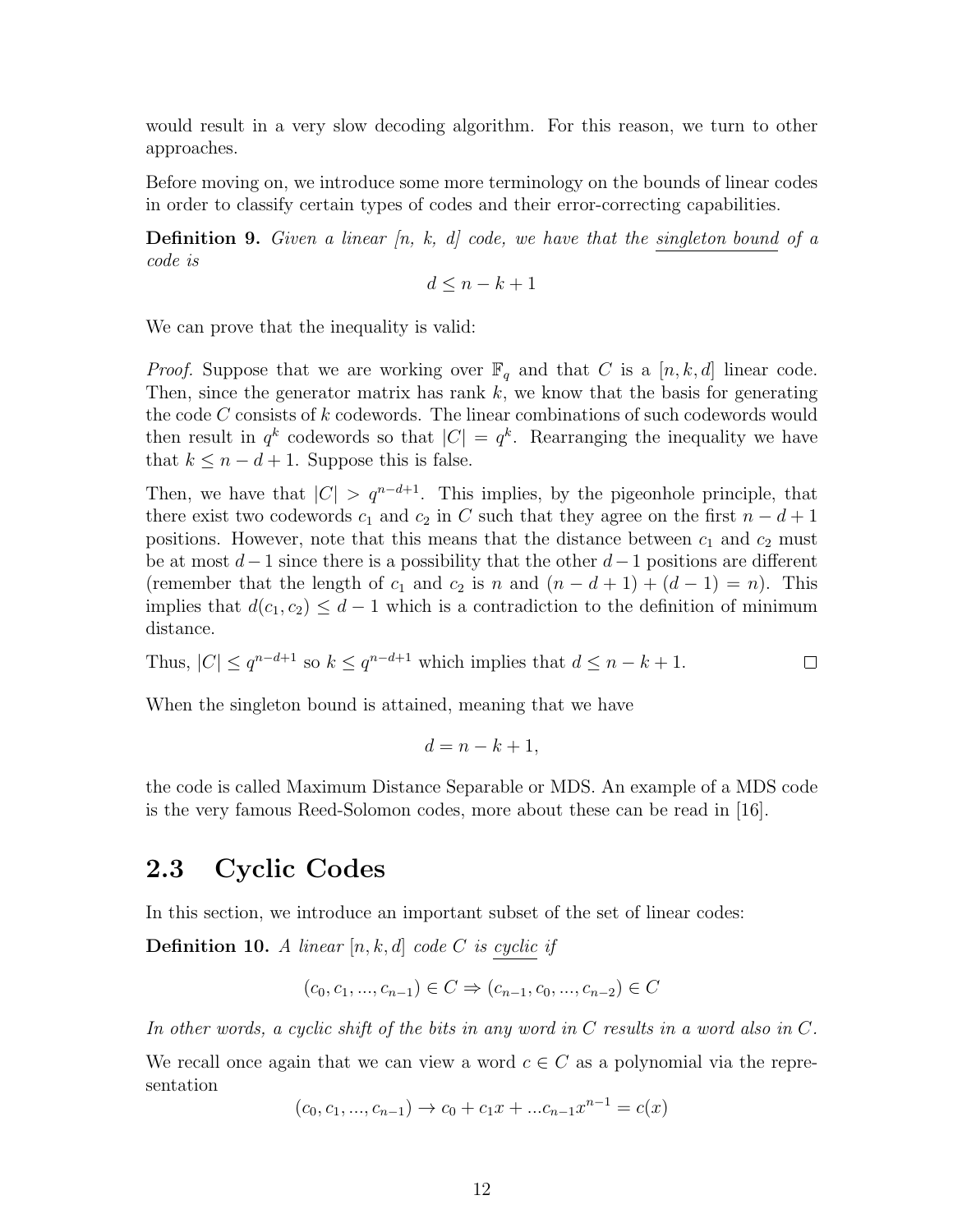Thus, a cyclic shift is equivalent to multiplying by x and modding by  $x<sup>n</sup> - 1$  so that we have

$$
c(x) \in C \Rightarrow c(x)x \bmod x^{n} - 1 \in C
$$

Thus, it makes sense to think of cyclic codes in terms of polynomials under this framework. The equivalent of a generator matrix under this framework is a generator polynomial, which we define below:

**Definition 11.** A generator polynomial  $g(x)$  is a polynomial of degree  $n - k$  such that for all  $c \in C$ 

$$
c(x) \in C \Rightarrow g(x)|c(x)
$$

It follows that if  $c(x) \in C$  then that means that  $c(x) = g(x)h(x)$  for some  $h(x)$  where  $h(x)$  has degree k. However, this also implies that  $c(x)$  has degree greater than  $g(x)$ and that every root of  $g(x)$  is a root of  $c(x)$ .

**Proposition 2.3.** The generator polynomial  $g(x)$  above exists and is unique and monic.

The proof for this proposition can be found in [16].

The following remark is a consequence of the uniqueness of such polynomial:

**Remark 1.** If  $g(x)|c(x)$  then  $c \in C$ .

This leads us to the following alternate definition of a cyclic code C.

**Definition 12.** Given a  $[n, k, d]$  cyclic code over  $\mathbb{F}$  and a generator polynomial  $g(x)$  of degree  $n - k$  so that  $g(x)|x^n - 1$ , we can define the code as the set  $C =$  ${q(x)u(x) \mid u(x) \in \mathbb{F}_k[x]}$ 

Since the degree of  $g(x)$  is  $n - k$  then it follows that every word in the code is of length  $n$ .

Note that definition asserts that  $g(x)|x^n-1$ , we prove that the generator polynomial of a cyclic code must divide  $x^n - 1$ :

**Proposition 2.4.** If the generator polynomial of a  $[n, k, d]$  cyclic code C is  $q(x)$  then  $g(x)|x^n-1.$ 

Proof. First, write

$$
x^n - 1 = g(x)h(x) + r(x)
$$

for some polynomial  $h(x)$  and some remainder polynomial  $r(x)$  such that  $\deg(r(x))$  <  $deg(g(x))$ . This must mean that

$$
r(x) = -g(x)h(x) \bmod x^n - 1
$$

This implies that  $q(x)|r(x)$  and thus, following Remark 1 and Definition 11, we have that  $r(x)$  must be in the code C. Recall, however, that  $r(x)$  must be such that

$$
\deg(r(x)) > \deg(g(x))
$$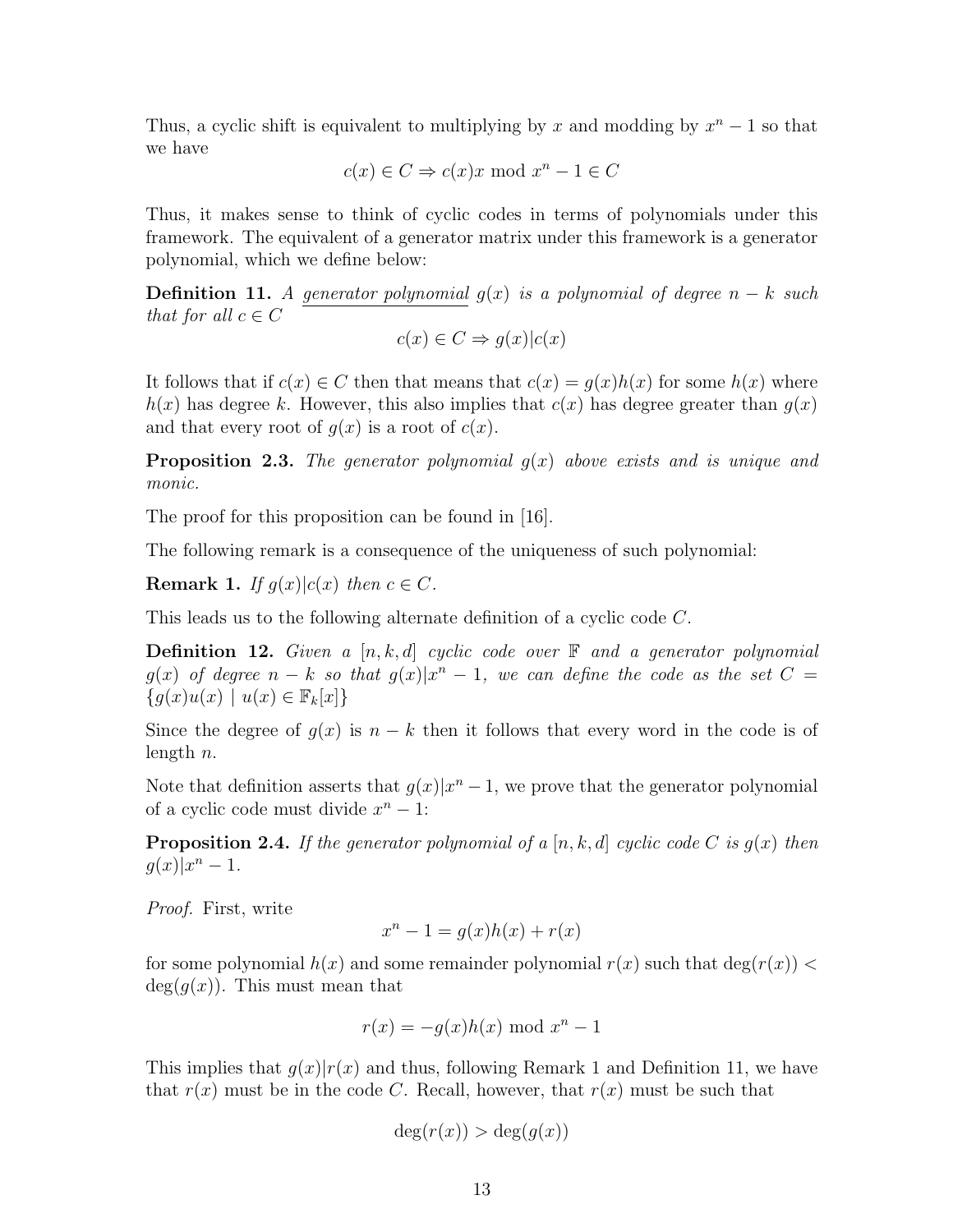except in the trivial case where  $r(x) = 0$ . Thus, it follows that  $r(x) = 0$  and so this must mean that

$$
x^n - 1 = g(x)h(x)
$$

 $\Box$ 

#### 2.4 Examples of Cyclic Codes

Here, we introduce two different types of cyclic codes that will be studied in Chapter 3. This section goes into Reed-Solomon (RS) codes and BCH codes, and though we will mainly focus on the latter, it turns out that RS codes and BCH codes are related to one another [16].

**Definition 13.** Let  $\mathbb{F} = \mathbb{F}_q$  be the field we are working over with primitive element  $\alpha$ . An RS code is a code that has parity-check matrix of the form

$$
H = \begin{bmatrix} 1 & \alpha^{b} & \dots & \alpha^{(n-1)b} \\ 1 & \alpha^{b+1} & \dots & \alpha^{(n-1)(b+1)} \\ \vdots & \vdots & \vdots & \vdots \\ 1 & \alpha^{b+d-2} & \dots & \alpha^{(n-1)(b+d-2)} \end{bmatrix}
$$

where b is any integer and  $\alpha$  is a primitive element of order n.

RS-codes have the following important property: Let  $\alpha_1, \alpha_2, ..., \alpha_n$  be distinct elements within F. It follows that in RS-codes, if the  $\alpha_i$  can be written as consecutive powers of  $\alpha$ :

$$
\alpha_i = \alpha^i \quad 0 \le i \le n-1
$$

We can call these  $\alpha_i$  are called the <u>code locators</u>.

Code locators are important, since, as we will see, they will allow us to tell the position of where an error has occurred. If an error has occurred at position  $i$ , this will then correspond to  $\alpha^i$ .

From this definition, we can derive the following:

**Theorem 2.5.** If  $C$  is an RS code then

$$
c(x) \in C \Longleftrightarrow c(\alpha^i) = 0 \quad i = b, b+1, ..., b+d-2
$$

Thus, elements of RS-codes have at least  $d-1$  consecutive roots. It follows from the above that since the generator polynomial  $g(x)$  divides  $c(x)$  for all  $c(x) \in C$ , then we can define the generator polynomial as

$$
g(x) = (x - \alpha^{b})(x - \alpha^{b+1})...(x - \alpha^{b+d-2})
$$

From RS-codes we can construct BCH-Codes.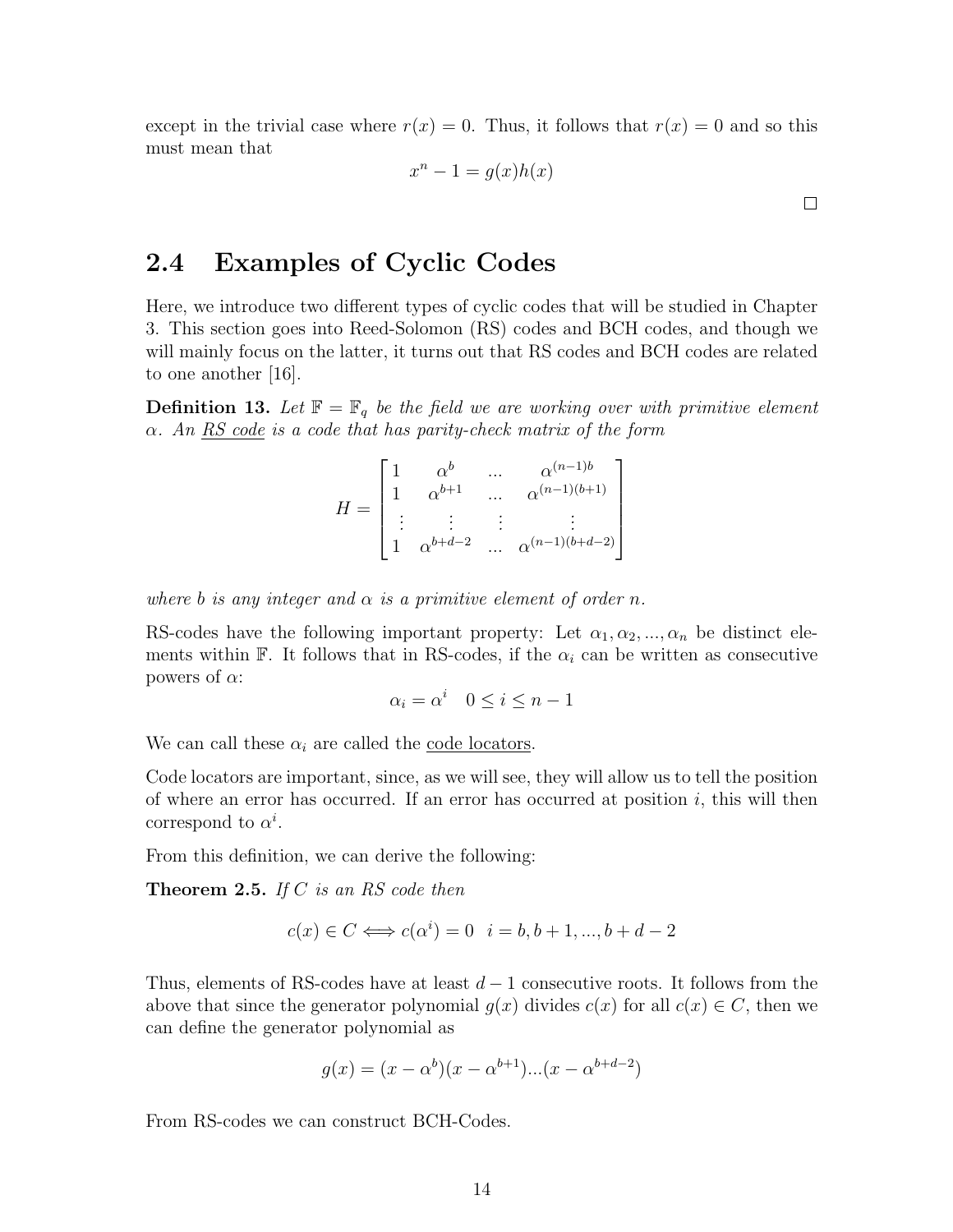**Definition 14.** Let  $\mathbb{F}$  be a field of size n and C be a  $[n, k, d]$  RS code over an extension field  $\mathbb{F}_{q^m}$ .

Bose–Chaudhuri–Hocquenghem (BCH) codes are the intersection of the code C and  $\overline{\mathbb{F}^n}$  so that

$$
C_{BCH} = C \cap \mathbb{F}^n
$$

BCH codes are very similar to their underlying RS code. In fact,the length of a word in a BCH code is the same as the length of a word in its corresponding RS code. However, the minimum distance of the BCH code may be different:

**Definition 15.** Let  $C_{BCH}$  be a BCH code and let C be the underlying  $[n, k, d]$ RS code. Let D be the distance of  $C_{BCH}$ . Then,  $d \le D$ . d is known as the minimum designed distance of  $C_{BCH}$ .

One of the things we are interested on with BCH codes is, how do we decode them? Before we answer this question, we need to introduce some important tools in decoding cyclic codes.

#### 2.5 Tools to Decode Cyclic Codes

Decoding cyclic codes is complicated. As we saw, while we know a very naive way of decoding any linear code, this method includes finding the coset leaders and building a standard array. The size of this standard array can be extremely large for relatively small codes. Indeed, the problem of decoding a linear code is known to be NP-Complete [2]. This means that no polynomial-time algorithm for it exists.

Is this the case with cyclic codes? While at the moment, there exists no algorithm, certain mathematicians have tried to derive an algorithm that can decode cyclic codes in polynomial time. In this section, we will introduce some methods used in decoding BCH codes and Reed-Solomon codes and how this may expand to decoding cyclic codes.

The first step in decoding is to compute the syndromes of a received word. We know that a word, y could have some error e such that  $y = v + e$  where v is the intended word. To compute the syndromes given a word  $y$ , simply apply the parity check matrix on  $y$  so that

$$
S = \begin{bmatrix} S_0 \\ S_1 \\ \vdots \\ S_{d-2} \end{bmatrix} = H\vec{y}
$$
 (2.1)

Applying the parity check matrix on the received word y would result in  $d-1$  syndromes. These form what we know as our system of syndromes.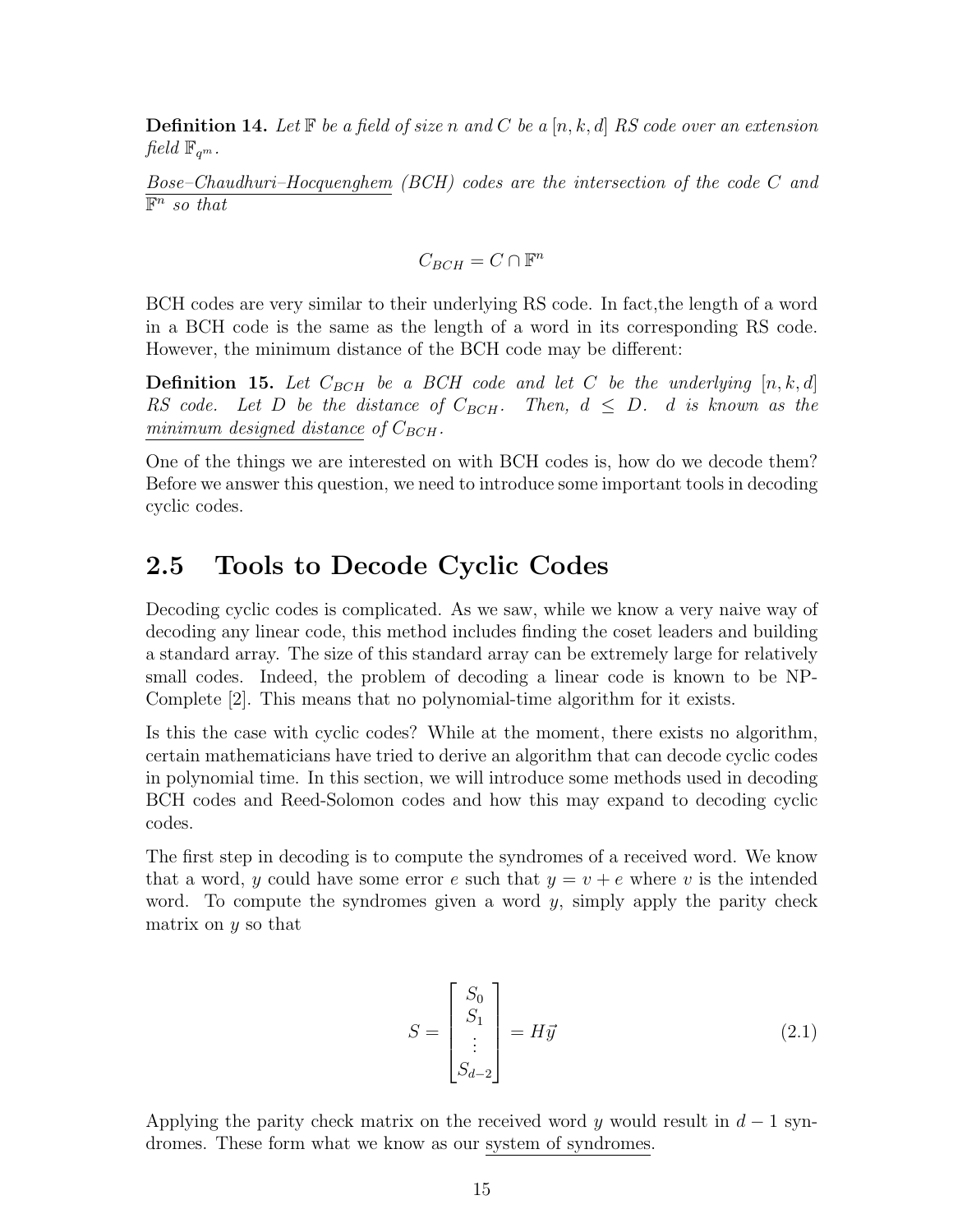Through algorithms such as the BM algorithm and the algorithms presented in Chapter 3, this system of syndromes is used to derive the following important equation:

Definition 16. The error locator polynomial is defined as

.

$$
\Lambda(x) = \prod_{j \in J} 1 - \alpha_j x
$$

for all  $a_i$  such that the  $i - th$  position in the error word e is nonzero. Furthermore, define

 $J = \{i \mid i^{th} \text{ position is nonzero}\}\$ 

As we can see, the error-locator polynomial tells us the exact location of the errors where they have occurred since the error polynomial is nonzero exactly where an error has occurred. Finding the error-locator polynomial would help since from there, we can simply plug in all elements in the splitting field  $\alpha_i$  to find the roots of such a polynomial, and since the roots tell us that an error occurred at a position, then if  $\Lambda(\alpha_i) = 0$  we know an error has occurred at position *i*. This process is known as the Chien Search.

We will go over how we can find the error locator polynomial from the system of syndromes using Gröbner bases in the next chapter. Though there are other ways to find the error locator polynomial of a given word for an RS-code, these are out of the scope of this thesis. Some of these methods can be found in [16].

One of these algorithms for finding the error-locator polynomial is restricted to BCH codes and is known as the Berlekamp-Massey algorithm [3, 13]. The Berlekamp Massey Algorithm is known for being very efficient (quadratic in time) and helps derive the error locator polynomial after the syndromes have been computed. Another method for deriving the error-locator polynomial is the Euclidean Algorithm [16] which is cubic in time. It seems that decoding RS-codes or BCH codes is easily done in polynomial time. In the next chapter, we will explore how there may exist a polynomial time algorithm for any cyclic code.

#### 2.6 Motivation for Gröbner Bases

In this section, we will briefly introduce Gröbner Bases as they can be used to decode cyclic codes. More on the topic can be found here [8].

In 1990, A Brinton Cooper believed that we could also decode BCH codes and find the error locator polynomial by exploiting the algebraic structure of the ideal formed by the system of syndromes. His idea was to use Gröbner Bases to represent the ideal and therefore derive the error locator polynomial that way. In order to define Gröbner Bases, we will need to divide multivariate polynomials. It is unclear as to how we can perform long division on multivariate polynomials, since as we will see, ordering variables (like  $x,y,z$ ) has consequences on the outcome of division. We introduce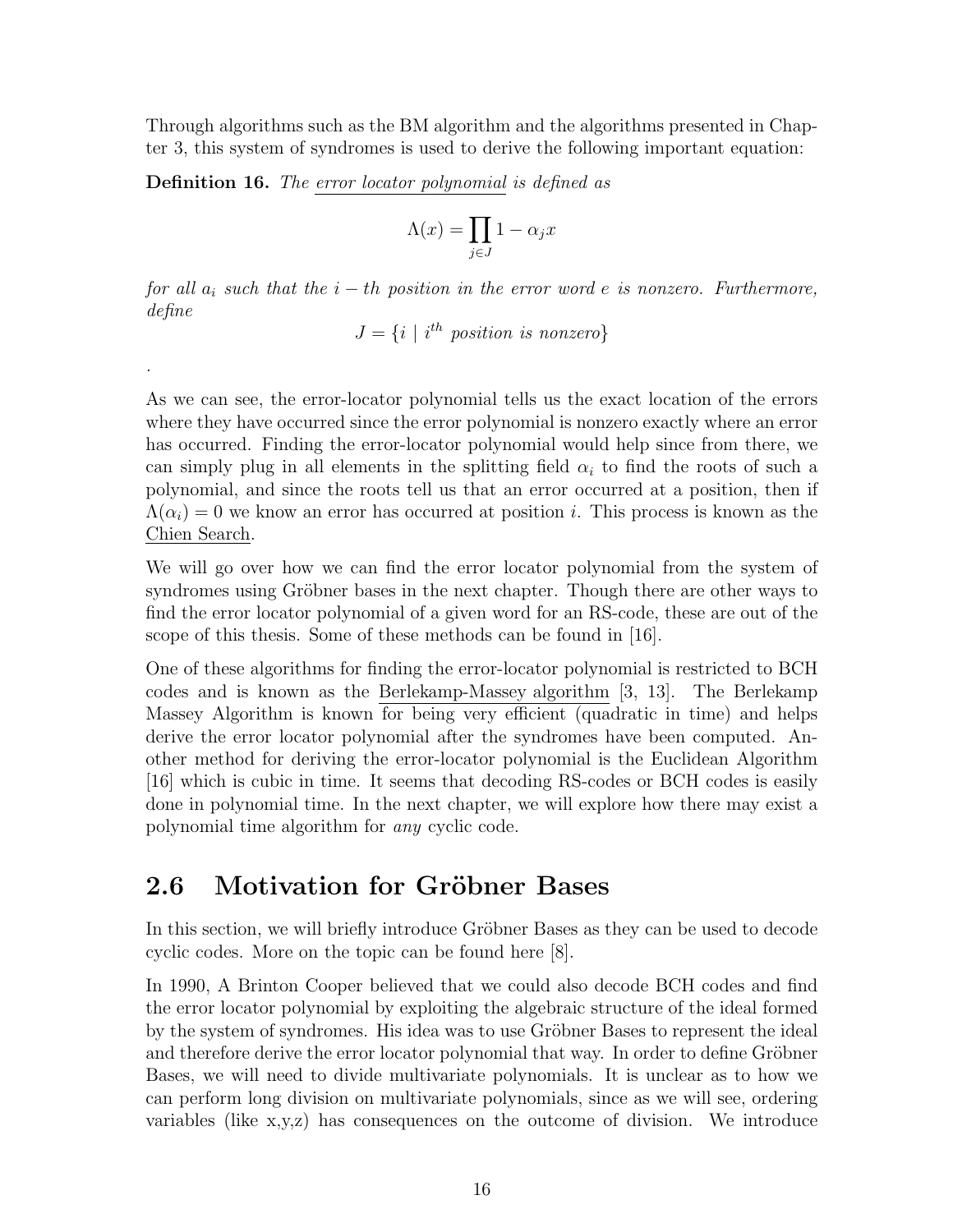monomial orderings to aid us in determining an algorithm for dividing multivariate polynomials.

First, we need some sort of order in our polynomials. For example, given the simple polynomial  $xy + z$ , we need to figure out how order the elements  $xy, z$ .

We define an ordering on a set of elements  $\Gamma$  to be linear if given two elements  $\alpha$  and β, either  $\alpha > \beta$ ,  $\alpha = \beta$ , or  $\alpha < \beta$ .

**Definition 17.** A monomial ordering,  $>$ , on  $k[x_1, x_2, ..., x_n]$  is a relation on the set of monomials  $x^{\alpha}$  for  $\alpha \in \mathbb{Z}_{\geq 0}^n$ , which satisfies three properties:

- 1. > must be a linear ordering on  $\mathbb{Z}_{\geq 0}^n$ .
- 2. If  $\alpha, \beta, \gamma \in \mathbb{Z}_{\geq 0}^n$  and  $\alpha > \beta$  then  $\alpha + \gamma > \beta + \gamma$ .
- 3. Given a nonempty subset  $\Gamma \subseteq \mathbb{Z}_{\geq 0}^n$ , there always is a least element  $\alpha$  so that if  $\beta \in \Gamma$  and  $\beta \neq \alpha$  then  $\alpha < \beta$ . This is called the well-ordering property.

Property three of a monomial ordering means that given a sequence of elements in  $\mathbb{Z}_{\geq 0}^n$ , there is always a least element in the set, and so an infinite sequence of descending elements is impossible. This is an important property in that, as we will soon see, it allows the division algorithm to eventually terminate since some monomial is always decreasing in degree.

**Example 2.6.** Consider the set of positive integers  $\mathbb{Z}_{>0}$ . Then the usual ordering of numbers is a potential monomial ordering. Properties 1 and 2 follow easily, and Property 3 follows from the fact that given any subset of numbers  $\{a_1, a_2, a_3, ...\}$ , there will always be a least number.

We now introduce a more complicated example:

**Example 2.7** (Lex Ordering). We can create an ordering on tuples of size n. Say that we have two tuples  $\alpha = (\alpha_1, \alpha_2, ..., \alpha_n)$  and  $\beta = (\beta_1, \beta_2, ..., \beta_n)$  both in  $\mathbb{Z}_{\geq 0}^n$ . How would we order them and say that one of them is greater than the other? One way would be to take the difference of both tuples  $\alpha - \beta$  and see if the leftmost nonzero value is positive. If so, we can declare that  $\alpha > \beta$ . If we get the all zeroes vector, we declare that  $\alpha = \beta$  and otherwise, we declare  $\alpha < \beta$ .

The above example is actually known as the lexicographic monomial ordering. Below we see some more practical examples that use the lexicographic monomial ordering (lex, for short).

**Example 2.8.** Assuming the lex ordering on  $\mathbb{Z}_{\geq 0}^3$ , we have that

 $(3, 0, 0) > (2, 0, 0)$ 

because the difference between  $(3,0,0)$  and  $(2,0,0)$  is  $(1,0,0)$ .

Example 2.9. We have that

$$
(3,2,0)>(3,1,5)
$$

 $since (3, 2, 0) - (3, 1, 5) = (0, 1, -5).$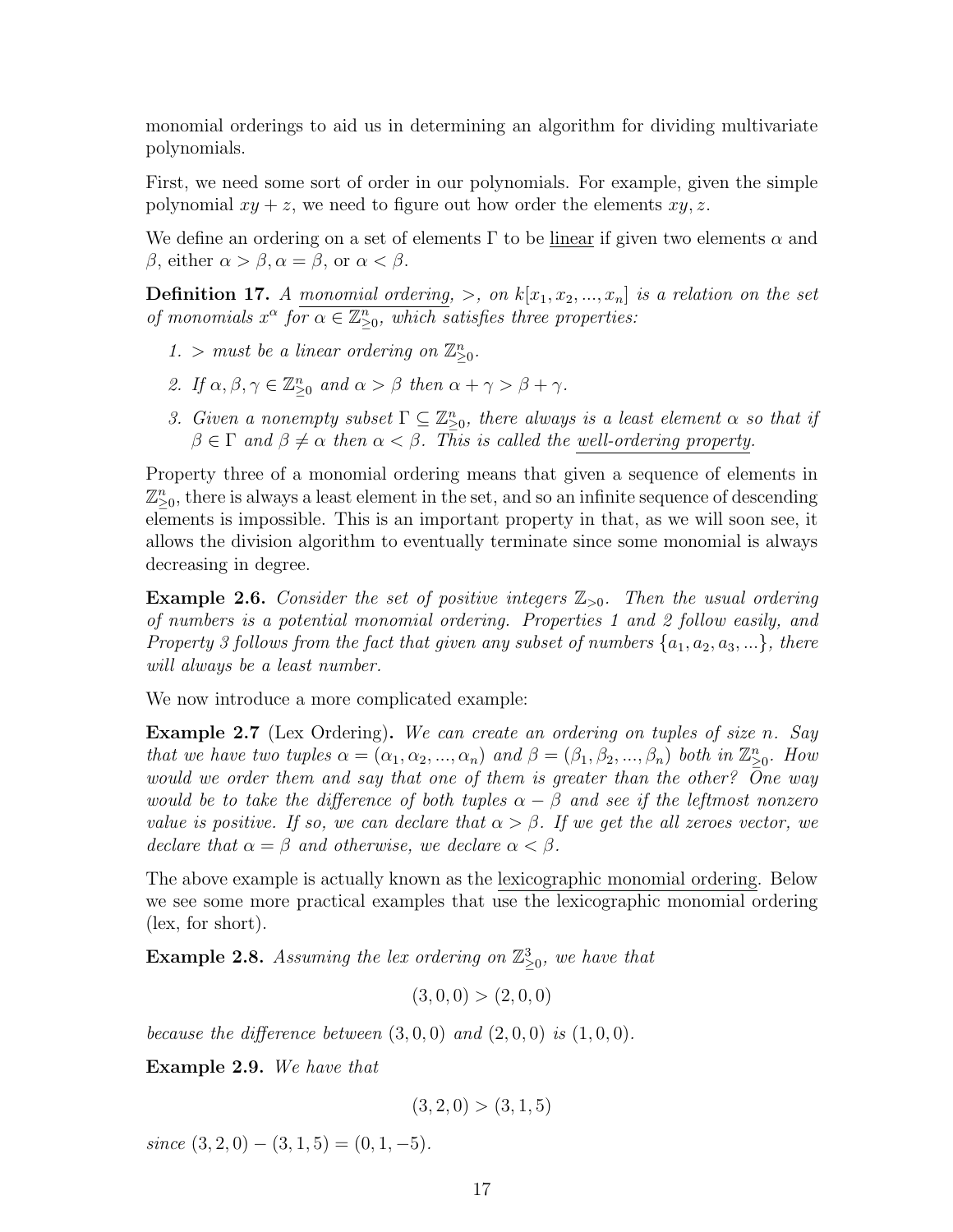We can now use this ordering and apply it to monomials. Consider the two monomials  $x^2y^3z$  and  $x^2y^2z$ . We can map their exponents to  $\mathbb{Z}_{\geq 0}^3$  and have  $(2,3,1)$  and  $(2,2,1)$ , respectively. Thus, using lex ordering, we know that

$$
x^2y^3z > x^2y^2z
$$

How do we know that lex monomial ordering is a monomial ordering? We need to check that lex ordering actually follows the definition of a monomial ordering. A proof that that lex ordering is a monomial ordering can be found in [8].

We will now introduce two more monomial orderings: Graded Lex Ordering and Graded Reverse Lex Ordering.

Definition 18. Graded Lex Ordering or grlex for short, is a monomial ordering in which given two elements  $\alpha, \beta \in \mathbb{Z}_{>0}^n$ , we say that  $\alpha > \beta$  if:

$$
|\alpha| = \sum_{i=1}^{n} \alpha_i > |\beta| = \sum_{i=1}^{n} \beta_i
$$

If, however,  $|\alpha| = |\beta|$  then this means that

$$
\alpha > \beta
$$

#### by lex ordering.

In other words, given two vectors, we define that one is greater than the other by grlex ordering if the total sum of terms of one is greater than the total sum of terms of the other. If the total sum of terms is the same for both vectors, then break the tie using lex ordering.

**Example 2.10.** Given that  $\alpha = (0, 1, 3)$  and  $\beta = (1, 0, 0)$  and that we are working over grlex ordering, then

$$
|\alpha| = 0 + 1 + 3 = 4 > |\beta| = 1 + 0 + 0 = 1
$$

Note that if we were working over lex ordering,  $\beta > \alpha$ . Now let  $\alpha = (1, 0, 1)$  and  $\beta = (0, 1, 1)$ . Then

$$
|\alpha| = 1 + 0 + 1 = 2 = |\beta| = 0 + 1 + 1 = 2
$$

Thus, we must break ties using lex ordering, so  $\alpha > \beta$  since  $\alpha - \beta = (1, -1, 0)$ .

Finally, we introduce the Graded Reverse Lex Ordering also known as grevlex.

Definition 19. Graded Reverse Lex Ordering or grevlex for short, is a monomial ordering in which given two elements  $\alpha, \beta \in \mathbb{Z}_{\geq 0}^n$ , we say that  $\alpha > \beta$  if:

$$
|\alpha| = \sum_{i=1}^{n} \alpha_i > |\beta| = \sum_{i=1}^{n} \beta_i
$$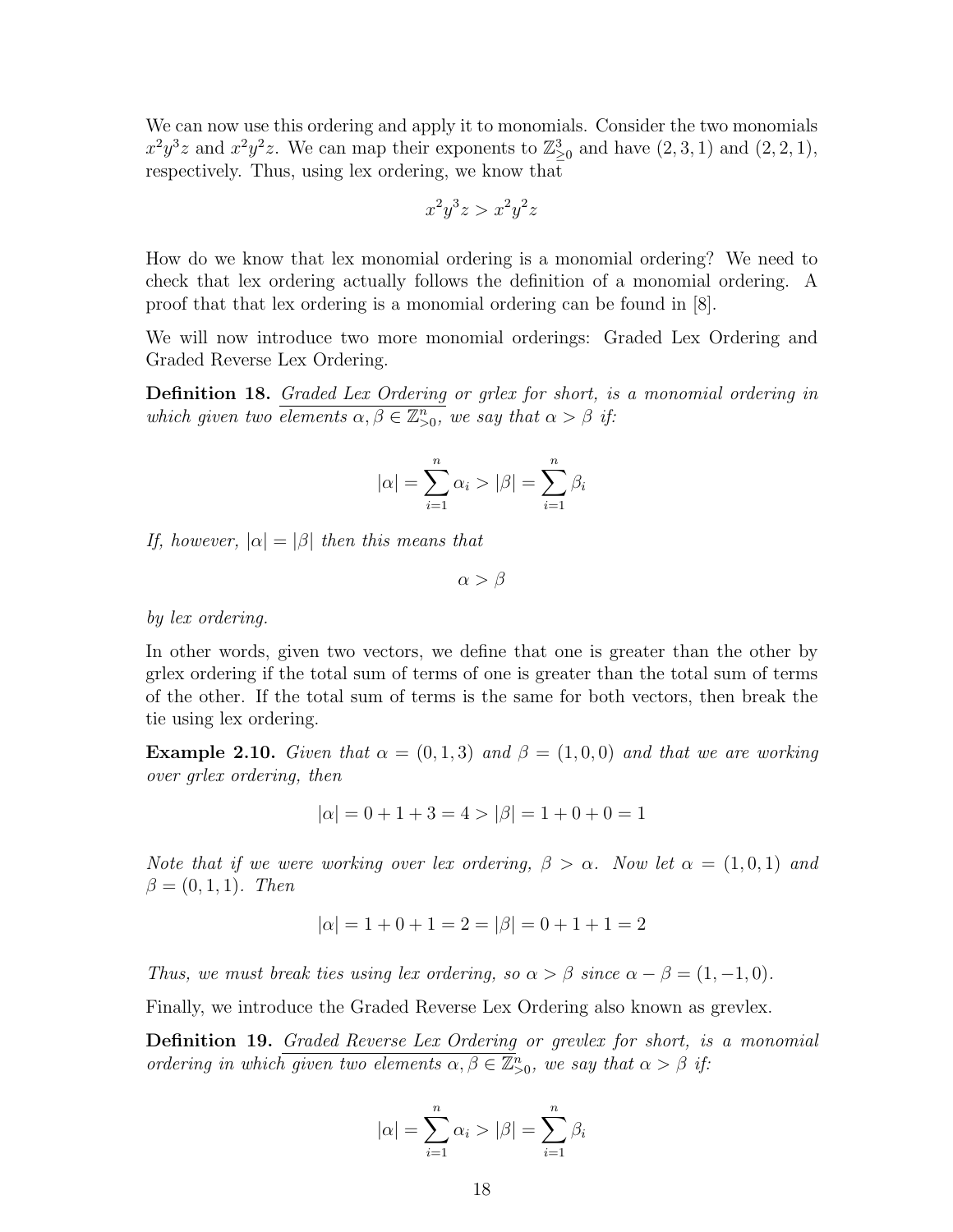If, however,  $|a| = |b|$ , then  $\alpha > \beta$  if  $\alpha - \beta$  results in the rightmost nonzero value being negative.

Grevlex is similar to grlex in that they both favor higher total sum of terms. However, both break ties differently.

**Example 2.11.** Let  $\alpha = 1, 0, 1$  and  $\beta = 0, 1, 1$ . Then

$$
|\alpha| = 1 + 0 + 1 = 2 = |\beta| = 0 + 1 + 1 = 2
$$

Thus, we must break the tie. Compute  $\alpha - \beta = (1, -1, 0)$ . Since the rightmost nonzero value is -1, then  $\alpha > \beta$ . Note that  $\alpha > \beta$  in both grevlex and griex, but for different reasons.

While most computer systems implement lex ordering, it turns out that grevlex and grlex can be really useful and much more computationally efficient under different scenarios. We will use all three in the forthcoming chapters.

Given that a polynomial is the sum of a finite number of monomials, we can use monomial orderings to reorder the monomials of a polynomial from greatest to least.

Example 2.12. Consider the polynomial

$$
f(x, y, z) = x^2y^5 + x^3y + z^4 + z^3
$$

Then, under the lex ordering for monomials where  $x > y > z$ , we have that

$$
f(x, y, z) = x^3y + x^2y^5 + z^4 + z^3
$$

Under grlex we have

$$
f(x, y, z) = x^2y^5 + x^3y + z^4 + z^3
$$

and under grevlex we have

$$
f(x, y, z) = x^2y^5 + x^3y + z^3 + z^4
$$

Finally, we will introduce some important terminology regarding polynomials and monomial orderings:

**Definition 20.** Given a polynomial  $f = \sum a_{\alpha} x^{\alpha} \in k[x_1, ..., x_n]$ , and a monomial ordering  $> in \mathbb{Z}_{>0}^n$ , we define

the multidegree of f to be

$$
multideg(f) = max(\alpha \in \mathbb{Z}_{>0}^n | a_{\alpha} \neq 0)
$$

with respect to  $>$ ,

the leading coefficient to be

$$
LC(f) = a_{multideg(f)} \in k,
$$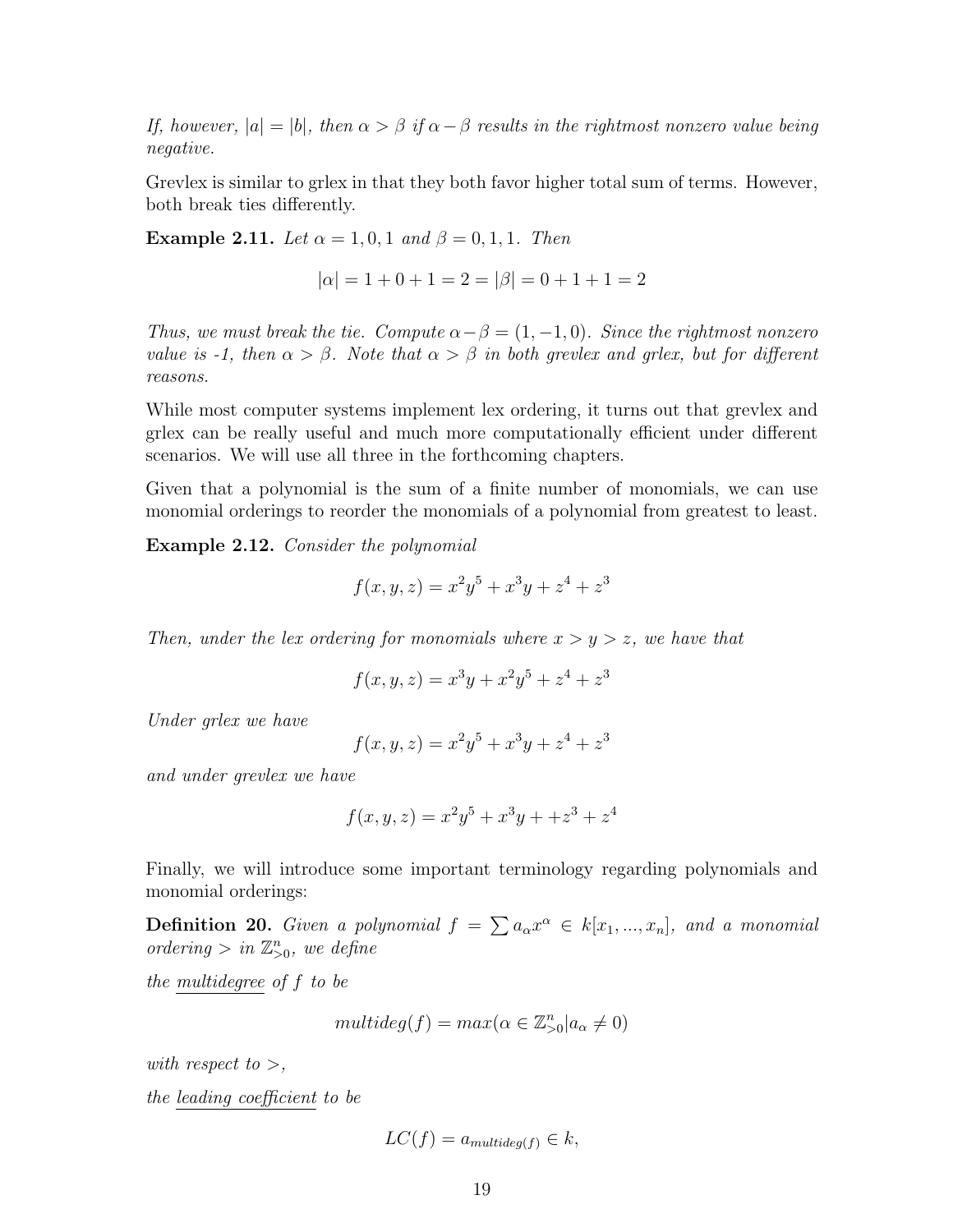the leading monomial to be

$$
LM(f) = x^{multideg(f)},
$$

and the leading term to be

$$
LT(f) = LC(f) * LM(f).
$$

Given an ideal  $I \subseteq k[x]$ , which is spanned by a set of polynomials  $f_1, f_2, ..., f_n$  we can determine whether a function  $f$  belongs to the ideal if the remainder upon long division by the basis is zero [8]. Namely,

$$
f \in I \Longleftrightarrow f = f_1 q_1 + f_2 q_2 + \dots f_n q_n
$$

where  $q_1, q_2, ..., q_n \in k[x]$ . However, when it comes to multivariate ideals, this is no longer the case. As we will see, the division algorithm for multivariate polynomials brings about several problems. If a function  $f$  is divided by a basis for an ideal and the remainder r is nonzero, that does not necessarily imply that the polynomial  $f$  is not in the ideal.

The division algorithm brings similar problems: depending on the type of monomial ordering we use, we may get different remainders. It turns out both of these problems can be solved via the use of a Gröbner Basis. First, we show this problem of different remainders using multivariate polynomial long division:

**Example 2.13.** Suppose we want to divide the polynomial  $x^2y+xy^2+y^2$  by  $f_1=xy-1$ and  $f_2 = y^2 - 1$ . On the left hand side, we have our division process where  $a_1$  and  $a_2$  represent the dividend after division. The general process is we first divide the polynomial  $x^2y + xy^2 + y^2$  by  $xy - 1$  until we no longer can and we subtract the product just as in division in one variable. Then, we divide by  $f_2$  and repeat the process. We keep track of the remainder on the right-side.

$$
a_1: x + y
$$
  
\n
$$
a_2: 1
$$
  
\n
$$
xy - 1
$$
  
\n
$$
xy^2 - 1
$$
  
\n
$$
x^2y - x
$$
  
\n
$$
xy^2 + x + y^2
$$
  
\n
$$
xy^2 - y
$$
  
\n
$$
x + y^2 + y
$$
  
\n
$$
y^2 + y
$$
  
\n
$$
y^2 - 1
$$
  
\n
$$
y + 1
$$
  
\n
$$
y + 1
$$
  
\n
$$
y + 1
$$
  
\n
$$
y + 1
$$
  
\n
$$
y + 1
$$
  
\n
$$
y + 1
$$
  
\n
$$
y + 1
$$
  
\n
$$
y + 1
$$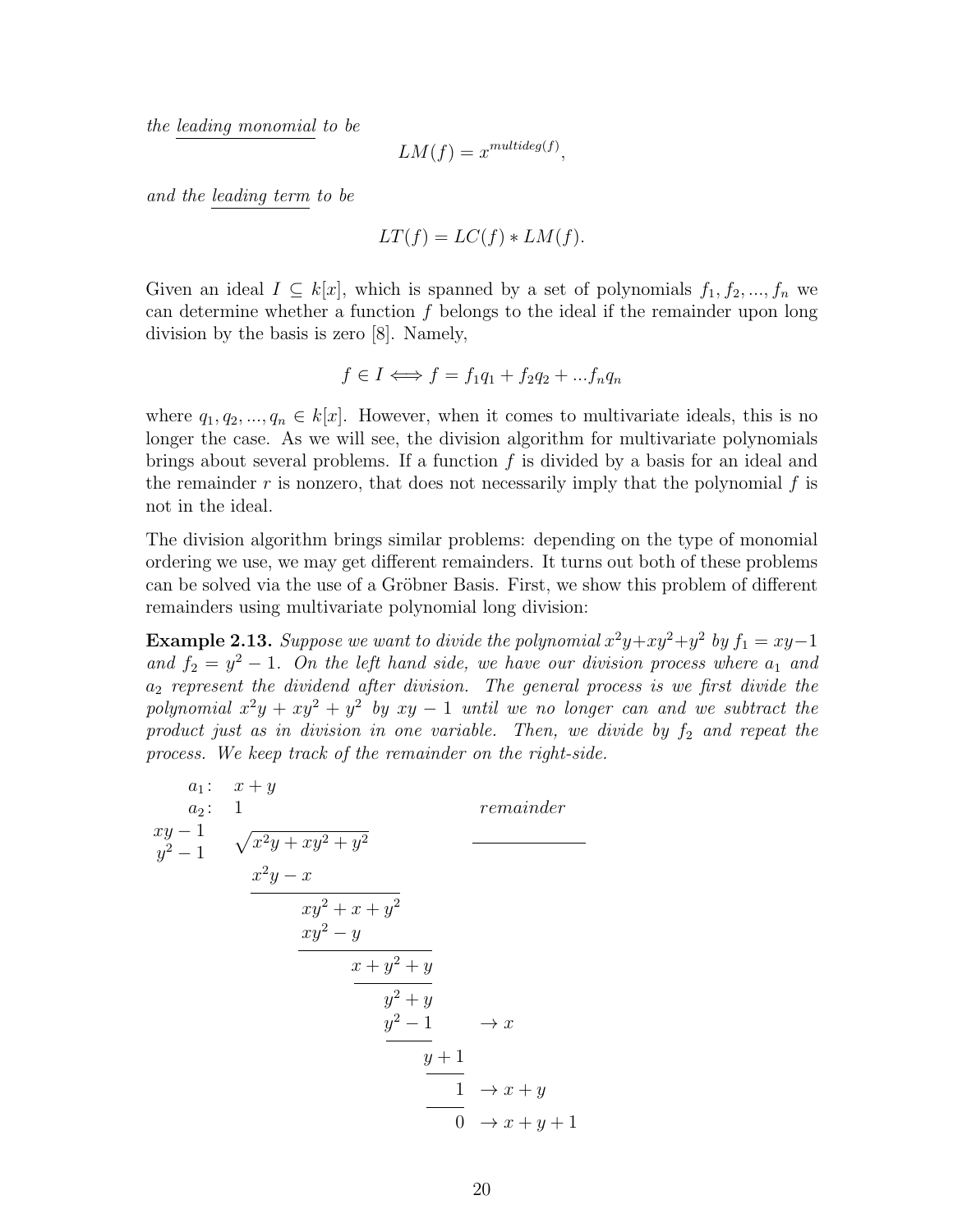As we saw above, out remainder turned out to be  $x + y + 1$  so that we can rewrite  $x^2y + xy^2 + y^2$  as:

$$
x^{2}y + xy^{2} + y^{2} = (x + y) * (xy - 1) + (y^{2} - 1) + x + y + 1
$$

What happens if we divide by  $f_2$  first instead?

**Example 2.14.** Suppose we want to divide the polynomial  $x^2y+xy^2+y^2$  by  $f_1=y^2-1$ and  $f_2 = xy - 1$  with lex ordering  $x > y$ . We do as above and compute

$$
a_1: x + y
$$
  
\n
$$
a_2: 1
$$
  
\n
$$
xy - 1
$$
\n
$$
\sqrt{x^2y + xy^2 + y^2}
$$
\n
$$
xy^2 + x + y^2
$$
\n
$$
xy^2 + x + y^2
$$
\n
$$
xy^2 - x
$$
\n
$$
2x + y^2
$$
\n
$$
y^2 - 1
$$
\n
$$
y^2 - 1
$$
\n
$$
y^2 - 1
$$
\n
$$
y^2 + 1
$$
\n
$$
y^2 + 1
$$
\n
$$
y^2 + 1
$$

Now, we can rewrite the polynomial as

$$
x^{2}y + xy^{2} + y^{2} = (xy - 1) + (x + y)(y^{2} - 1) + 2x + 1
$$

Note that even though we divided using the same ordering (lex ordering), but in different orders, we still got different remainders. In other words, different monomial orderings and different polynomial orderings give us different remainders.

Gröbner Bases fix this by giving us a concrete answer to the ideal membership problem: Given a polynomial f and an ideal I, the polynomial f is in I if and only if division by the Gröbner Basis results in a remainder of 0 under any monomial ordering [8].

#### 2.7 Gröbner Bases

Now that we have introduced long division, we can now answer the question of how we can find out whether a polynomial  $f$  is in an ideal  $I$  spanned by a set of polynomials. First, we introduce monomial ideals:

**Definition 21.** An ideal I is a <u>monomial ideal</u> if I consists of polynomials of the form  $\sum_{\alpha \in A} h_{\alpha} x^{\alpha}$  where  $h_{\alpha} \in k[x_1, ..., x_n]$  so that  $I = \langle x^{\alpha} | \alpha \in A \rangle$  (not necessarily finite).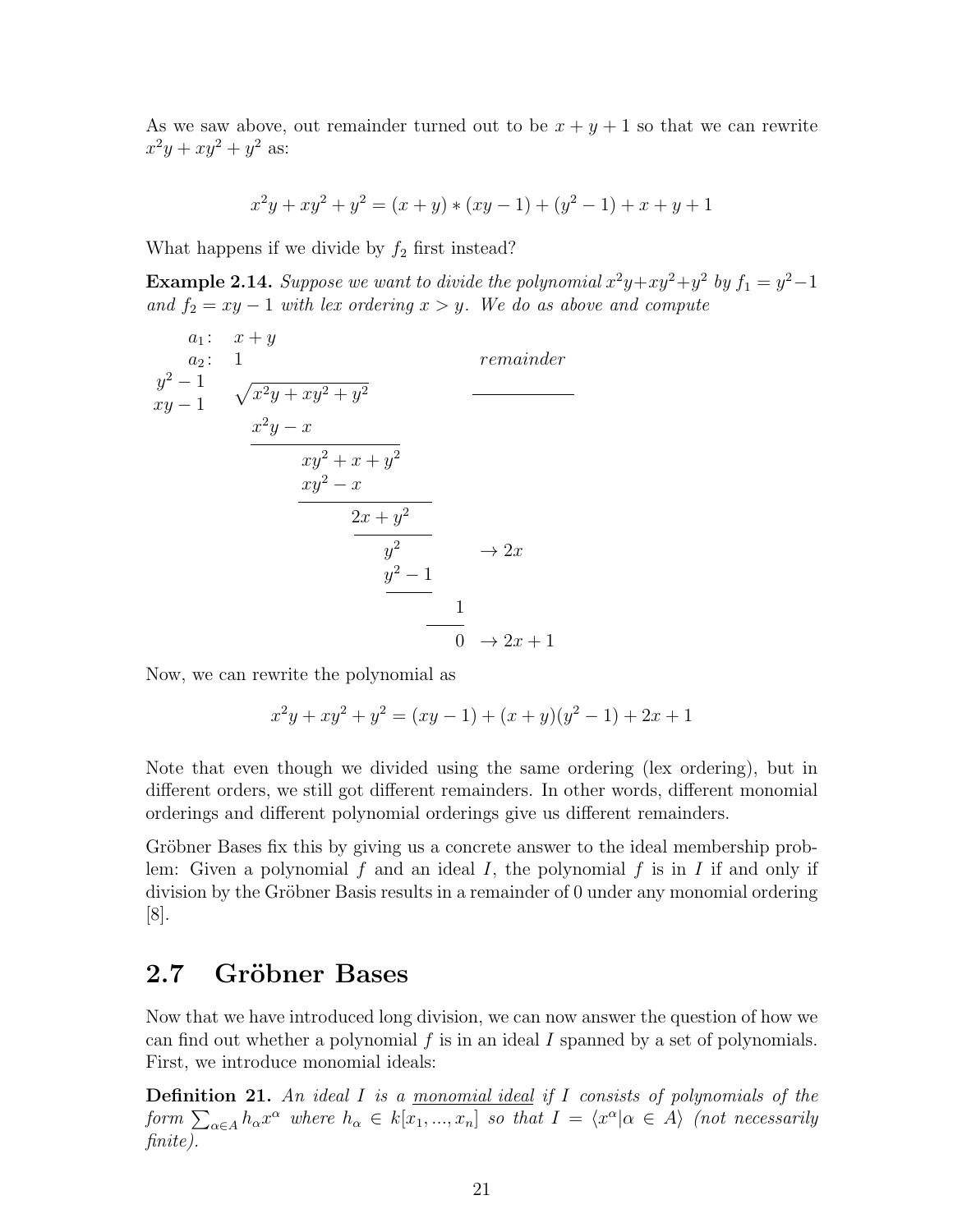Monomial ideals possess a series of really useful properties regarding whether a given polynomial  $f \in k[x_1, x_2, ..., x_n]$  belongs in the monomial ideal:

**Theorem 2.6.** Let I be a monomial ideal, and let  $f \in k[x_1, x_2, ..., x_n]$ . Then the following are equivalent:

- 1.  $f \in I$
- 2. Every term of f lies in I
- 3. f is a k-linear combination of monomials that lie in I.

Thus, if we have a finite basis, we can determine whether a polynomial belongs to an ideal by simply dividing every term of f with every term in the basis and seeing if all terms are divided by one of the terms in the basis.

An example of a monomial ideal would be  $I = \langle x^6, x^2y^3, xy^7 \rangle$ . As it turns out, if I is a monomial ideal, then a finite basis exists such that  $I = \langle x^{\alpha_1}, x^{\alpha_2}, ... x^{\alpha_s} \rangle$ . The proof of this lemma (known as Dickson's Lemma) can be found in [8].

We can relate this idea of monomial ideals to any ideal I. If we take the leading terms of every polynomial in the ideal I, these leading terms also form an ideal so that  $\langle LT(I)\rangle$  is also an ideal [8]. Then by Dickson's Lemma, we can derive that there exists a finite basis for said ideal so that  $\langle LT(I)\rangle = \langle x^{\alpha_1}, x^{\alpha_2}, ... x^{\alpha_s}\rangle$ .

We now introduce the Hilbert Basis Theorem:

**Theorem 2.7.** (Hilbert Basis Theorem) Every ideal  $I \subseteq k[x_1, ..., x_n]$  has a finite generating set. In other words,  $I = \langle g_1, ..., g_t \rangle$  for some  $g_1, g_2, ..., g_t \in I$ .

We are now assured that given any ideal, we can produce a finite basis. What follows next is the definition of a Gröbner Basis:

**Definition 22.** Fix a monomial order on the polynomial ring  $k[x_1, ..., x_n]$ . A finite subset  $G = \{g_1, ..., g_t\}$  of an ideal  $I \subseteq k[x_1, ..., x_n]$  different from  $\{0\}$  is said to be a Gröbner basis if  $\langle LT(q_1),...,LT(q_t)\rangle = \langle LT(I)\rangle$ .

Given a Gröbner Bases, we can now determine whether a polynomial  $f$  belongs in an ideal I.

**Theorem 2.8** ([8]). Let  $G = \{g_1, ..., g_t\}$  be a Gröbner basis for an ideal  $I \subseteq$  $k[x_1, ..., x_n]$  and let  $f \in k[x_1, ..., x_n]$ . Then  $f \in I$  if and only if the remainder on division of f by the basis G is zero.

If division of f by  $G$  is 0, then this means that we can write

$$
f = h_1 g_1 + h_2 h_2 + \dots + h_t g_t,
$$

implying that  $f \in I$  since it can be generated by the basis G (there exists a linear combination of the terms in G that form f). The converse is more complicated, but uses the lemma that if there exists a remainder  $r$  such that

- 1. no term of r is divisible by any  $LT(g_1)$ ,  $LT(g_2)$ , ...,  $LT(g_t)$ , and
- 2. there is  $g \in I$  such that  $f = g + r$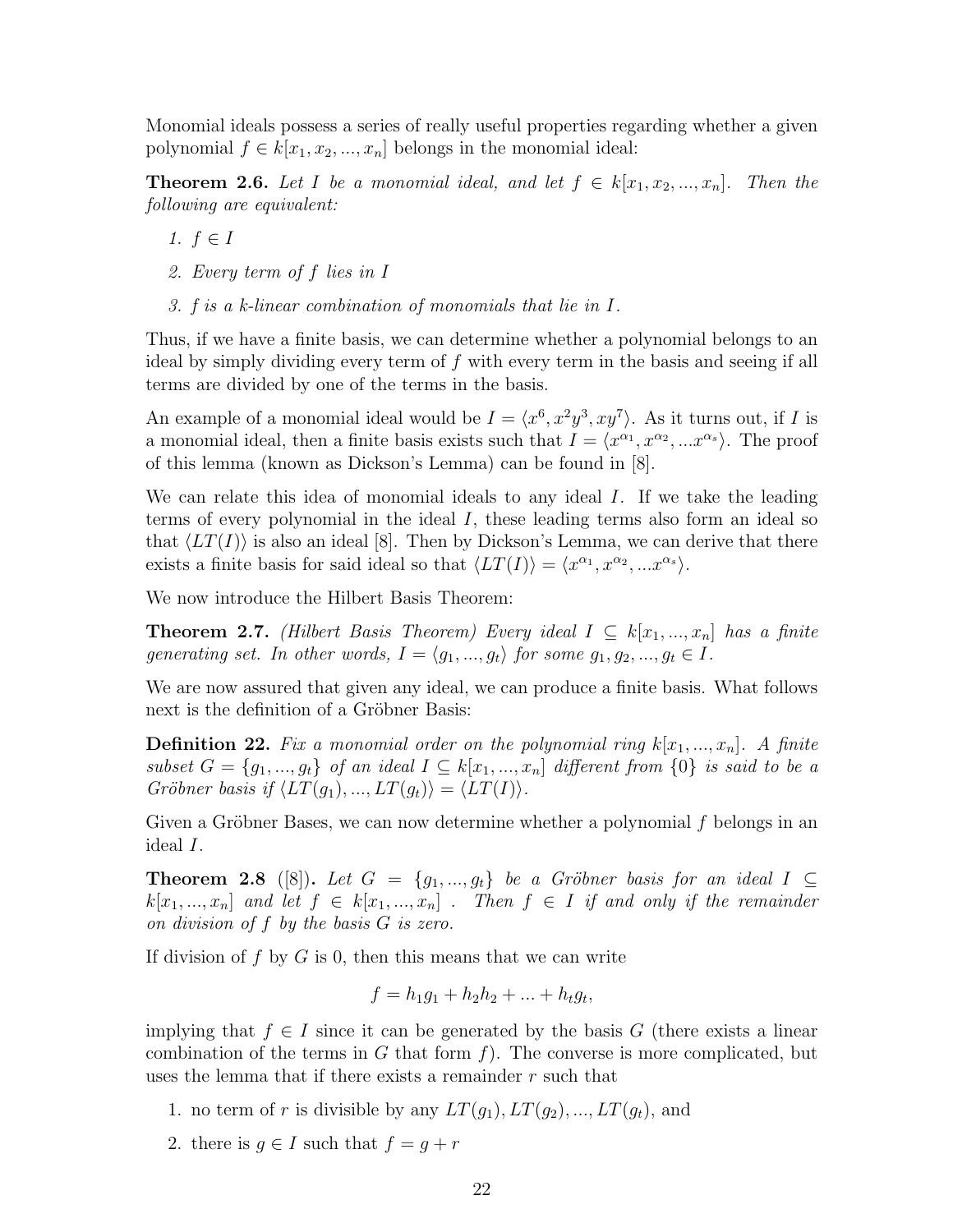then that remainder is unique on division of  $f$  by  $G$  no matter the order of the elements in  $G$  when using the division algorithm  $[8]$ .

So suppose that  $f \in I$ , then  $f = f + 0$  and since  $f \in I$  and 0 satisfies the two properties above, then 0 is the remainder upon division by G.

In the next chapter, we will see how Gröbner Basis representations can be used to decode any BCH codes, and the various attempts to use them to decode cyclic codes.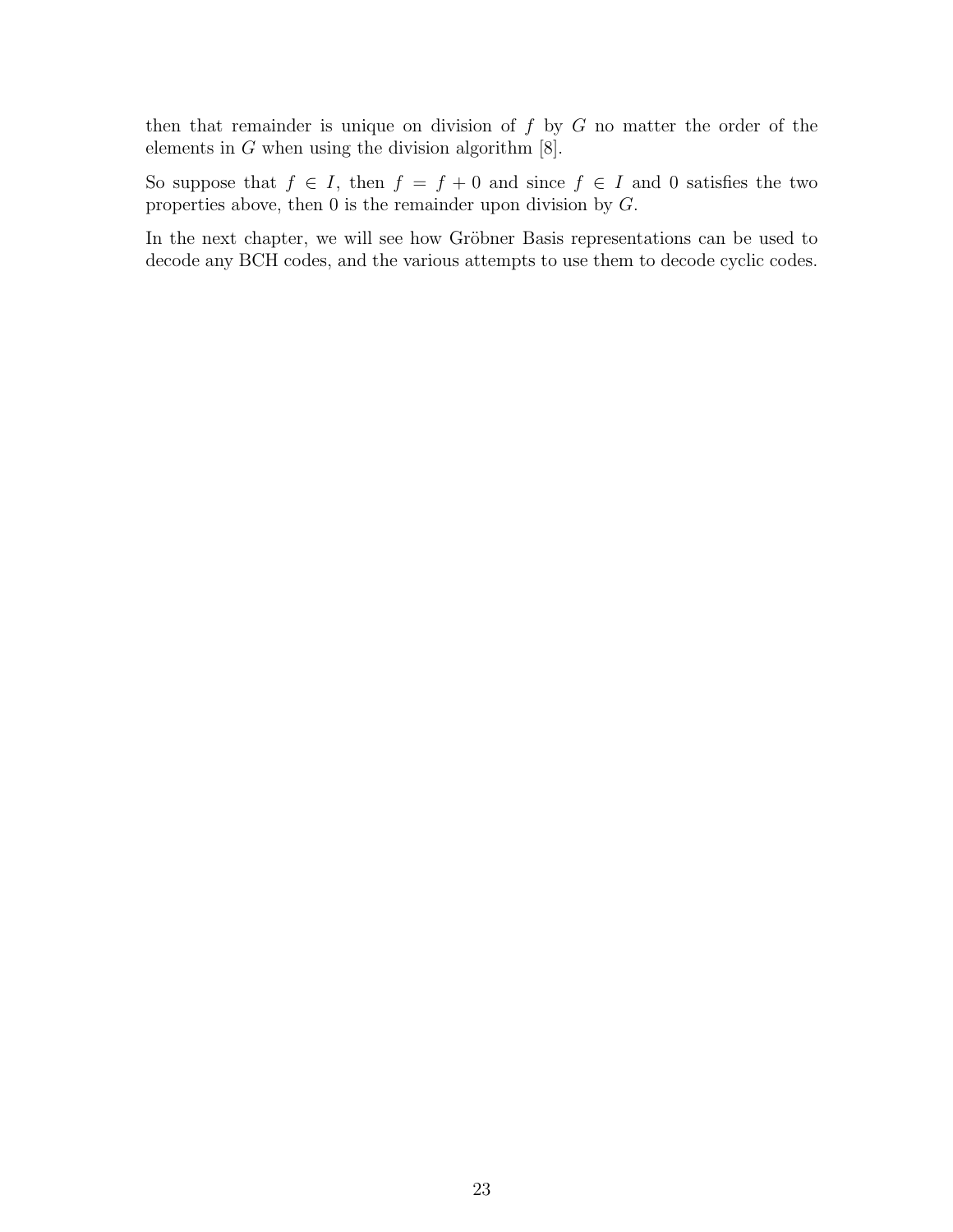### Chapter 3

# The Search for an Efficient Cyclic Decoding Algorithm

#### 3.1 The Cooper Philosophy

A. Brinton Cooper studied BCH codes and how they could be decoded efficiently (in a polynomial-bounded time complexity)[6]. More specifically, he theorized that Gröbner Bases could be used as a way of finding the error locations. To see what his idea was, recall that BCH codes have length  $n = 2<sup>m</sup> - 1$  for some positive integer  $m$  and that a generator polynomial for such a code has 2t roots whose powers are consecutive powers of a primitive element in  $\mathbb{F}_{2^m}$ . This allows us to correct at most t errors.

Recall that given a word  $y(x)$  that has been received, we know that

$$
y(x) = v(x) + e(x)
$$

where  $y(x)$  is the received word,  $v(x)$  is the intended word, and  $e(x)$  is the noise inflicted on the word by the channel (or the error polynomial).

Suppose that we know the  $2t$  consecutive roots of our generator polynomial so that these roots are as follows:

$$
\alpha_j = \alpha^j \quad j \in \{1, 2, ..., 2t\}.
$$

Then, because every root of the generator polynomial is also a root of a given word in a code, plugging each of the roots above into  $y(x)$  should generate the following system of syndromes [6]: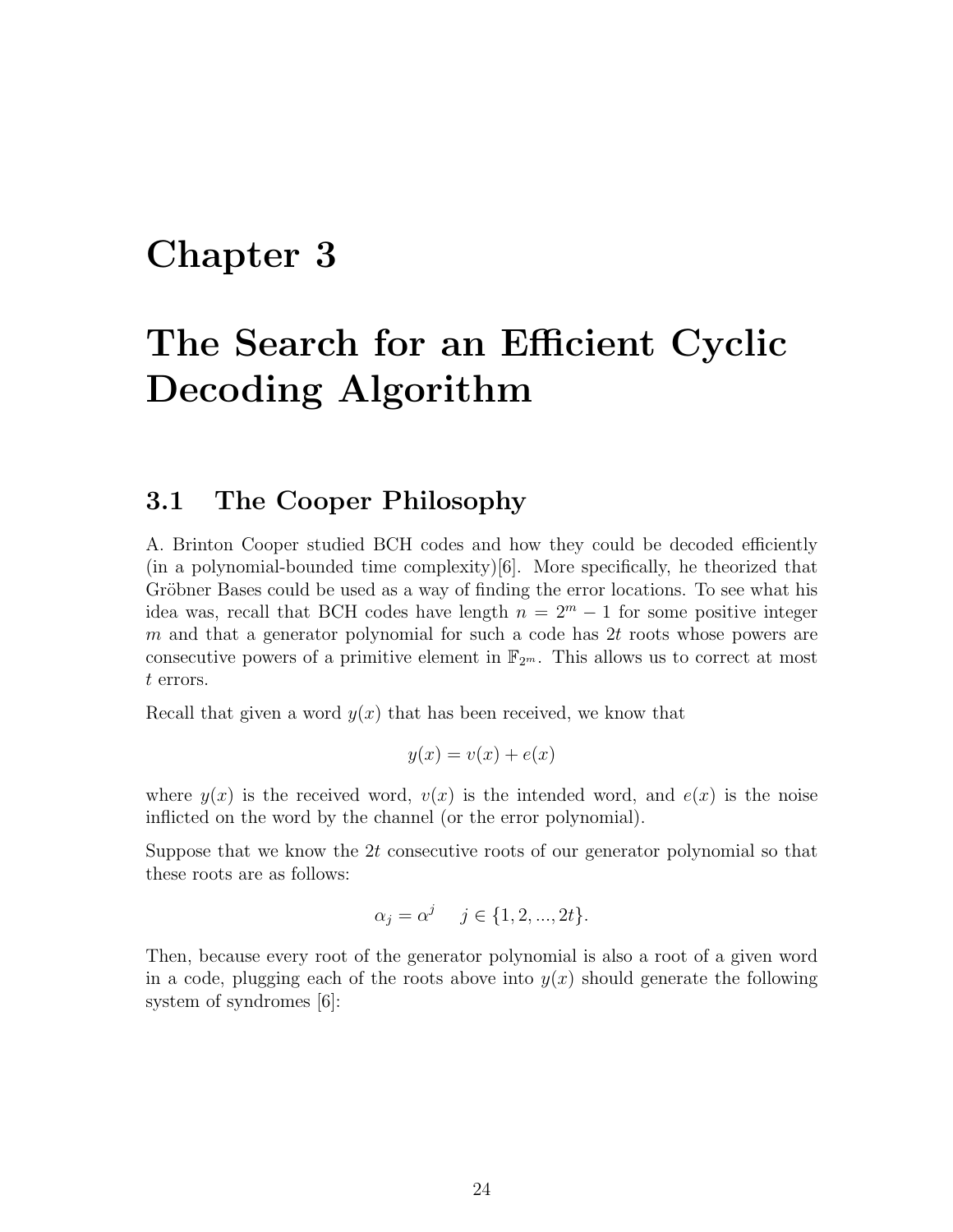$$
y(\alpha_1) = r(\alpha_1) + e(\alpha_1) = e(\alpha_1) = S_1
$$
  
\n
$$
y(\alpha_2) = r(\alpha_2) + e(\alpha_2) = e(\alpha_2) = S_2
$$
  
\n
$$
\vdots
$$
  
\n
$$
y(\alpha_j) = r(\alpha_j) + e(\alpha_j) = e(\alpha_j) = S_j
$$
\n(3.1)

Naturally, these syndromes are really polynomials whose roots are elements of the splitting field of the BCH code. Remember that every polynomial e holds the error locations of where an error has occurred so that we now have:

$$
e(\alpha_1) = S_1 = e_{i_1} \alpha^{i_1} + e_{i_2} \alpha^{i_2} + \dots + e_{i_t} \alpha^{i_t}
$$
  
\n
$$
e(\alpha_2) = S_2 = e_{i_1} \alpha^{2i_1} + e_{i_2} \alpha^{2i_2} + \dots + e_{i_t} \alpha^{2i_t}
$$
\n(3.2)

$$
e(\alpha_j) = S_t = e_{i_1} \alpha^{2ti_1} + e_{i_2} \alpha^{2ti_2} + \dots + e_{i_t} \alpha^{2ti_t}
$$

A few notes are made about the above system of syndromes. The first of these is that since  $e_k$  is either 0 or 1 and since we are considering only those that are 1, we can ignore every  $e_k$  in the system of syndromes above. Second is that since  $\mathbb{F} = \mathbb{F}_{2^m}$ and thus has characteristic 2 [10], we can assume that the Freshman's Dream is true so that  $(a + b)^2 = a^2 + b^2$ . Therefore, every syndrome computed from even powers is already accounted for by some other syndrome [14]. For example,  $S_2 = S_1^2$ , so solving for these is redundant and adds nothing. Finally, Cooper finds it convenient to substitute  $a^{i_j}$  for  $X_{i_j}$  Cooper then reduces this down to the following system of equations:

$$
e(\alpha_1) = S_1 = X_1 + X_2 + \dots + X_t
$$
  
\n
$$
e(\alpha_3) = S_3 = X_1^3 + X_2^3 + \dots + X_t^3
$$
  
\n
$$
e(\alpha_{2t-1}) = S_{2t-1} = X_1^{2t-1} + X_2^{2t-1} + \dots + X_t^{2t-1}
$$
\n(3.3)

We can further simply this to form the following system: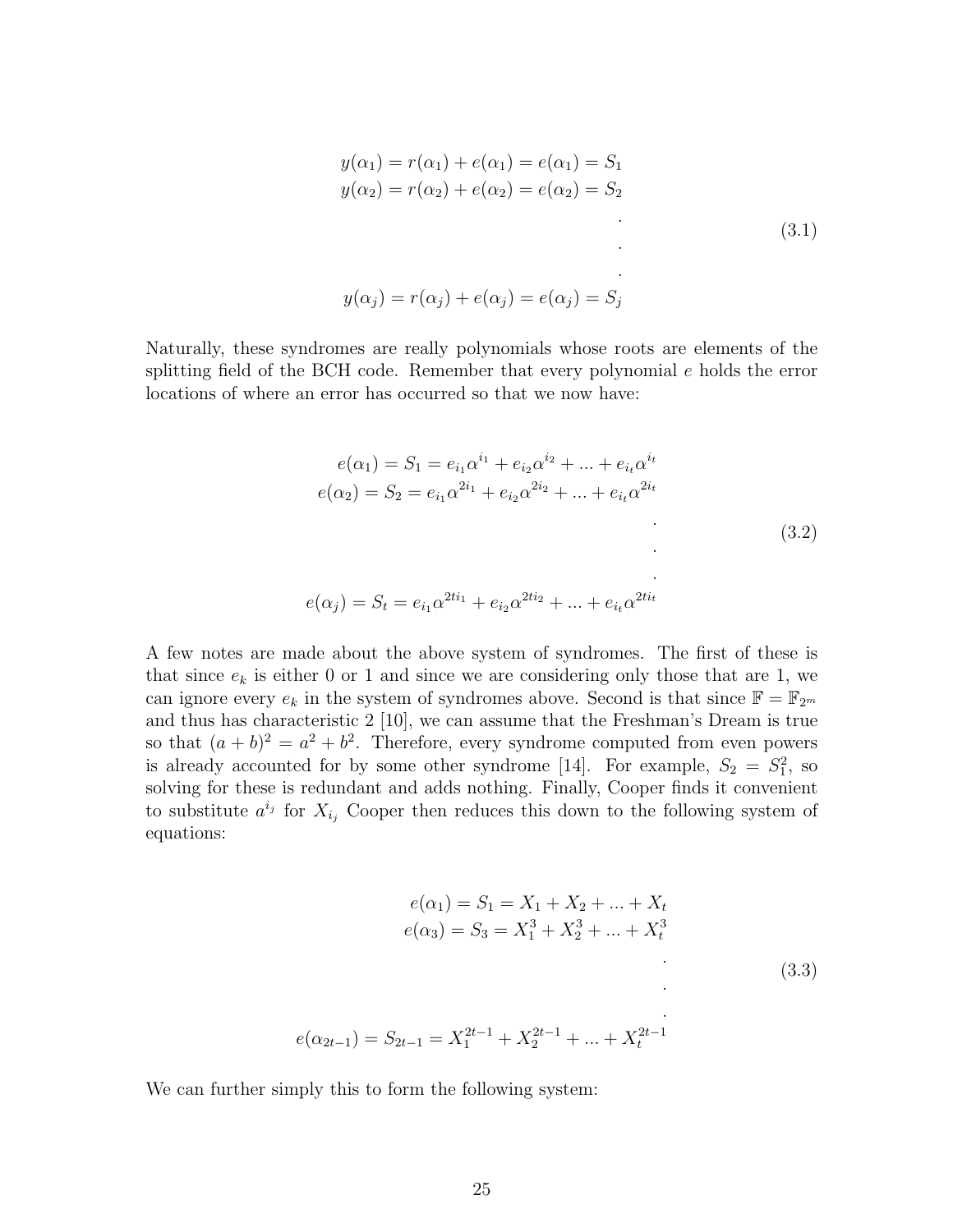$$
X_1 + X_2 + \dots + X_t - \alpha_{r_1} = 0
$$
  
\n
$$
X_1^3 + X_2^3 + \dots + X_t^3 - \alpha_{r_3} = 0
$$
  
\n
$$
\vdots
$$
  
\n
$$
X_1^{2t-1} + X_2^{2t-1} + \dots + X_t^{2t-1} - \alpha_{r_{2t-1}} = 0
$$
  
\n(3.4)

As we can see above, if we let the set of equations, define them as  $F$ , be the subset of  $K[X] = K[X_1, X_2, ..., X_j]$  and then generate an ideal from this set of equations so that we have an ideal  $I(F)$ , finding the roots of F comes down to analyzing the structure of the variety  $V(I(F))$  [14, 6]. For this, it would be extremely useful if we could derive the structure of the variety using a finite basis (like a Gröbner Basis) so that finding the roots of such a a variety comes down to finding the roots of a finite amount of polynomials. Indeed, we will make use of an extremely useful theorem:

**Theorem 3.1** ([8]). If  $I = \langle f_1, f_2, ... f_s \rangle$  then  $V(I) = V(f_1, f_2, ..., f_s)$ 

Thus, given a Gröbner Basis representation, it suffices to find the zeros of the variety of the finite Gröbner Basis of I. However, multiple Gröbner Bases exist for a given ideal, and we want to focus on one particular type of Gröbner Basis:

**Definition 23.** A reduced Gröbner Basis is a Gröbner Basis such that each polynomial has coefficient of 1 and no element can be reduced modulo the rest of the polynomials [8].

Cooper then claims that every reduced Gröbner Basis is triangularized as follows:

$$
g_1 = g_1(X_1)
$$
  
\n
$$
g_2 = g_2(X_1, X_2)
$$
  
\n...  
\n
$$
g_t = g_t(X_1, X_2, ..., X_t)
$$
  
\n(3.5)

This next lemma proven by Cooper [6] follows

**Lemma 3.1.**  $g_1(X_1)$  is, within a multiplicative constant, the error locator polynomial  $\Lambda(x)$  of the BCH code.

Once we find the error locator polynomial, all that remains is to perform the Chien Search, which will yield the error locations.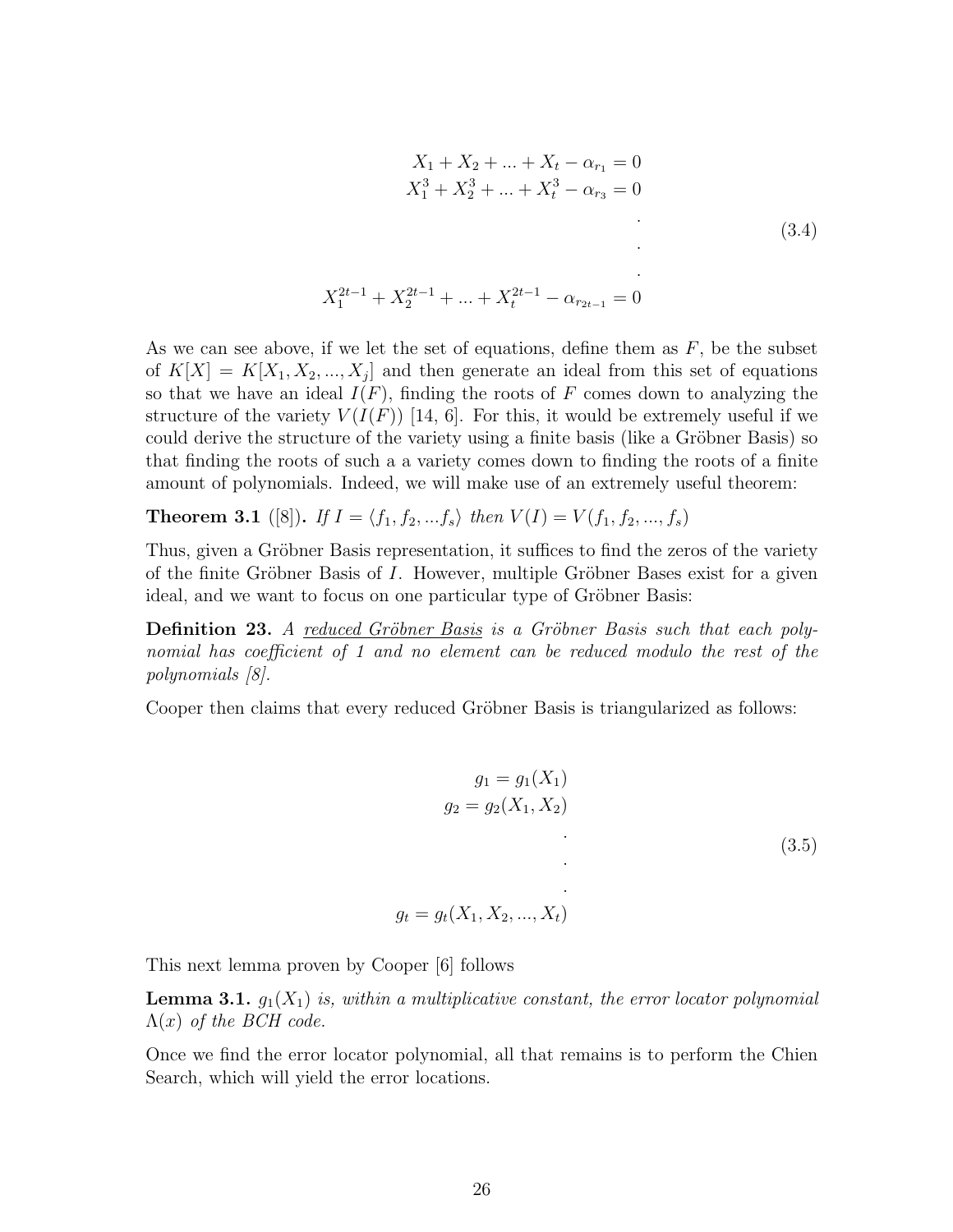### 3.2 Cooper's philosophy on cyclic codes

Though Cooper's idea was successful in decoding BCH codes, certain algorithms like the Berlekamp-Massey algorithm were a lot faster, with the Berlekamp-Massey algorithm running in polynomial time. In contrast, Cooper's idea was not poly-time, since in order to calculate the Gröbner Basis of a given ideal, one needs to go through Buchberger's algorithm [4], which is unfortunately, not polynomial in time.

Cooper theorized that in the future, one could modify Buchberger's algorithm to produce a polynomial in time algorithm with the purpose of specifically decoding BCH codes. Other mathematicians, such as Chen et al., focused on expanding Cooper's philosophy beyond the scope of BCH codes. Could we possibly decode any cyclic code by creating some sort of ideal, finding its Gröbner Basis, and then deducing the error locator polynomial from there?

### 3.3 Chen's Attempt

Chen et al. [9] wanted to expand this idea of using Gröbner Bases to decode BCH codes to the decoding of any cyclic code. The ideal built in Cooper's paper would not work for any cyclic code since any cyclic code did not necessarily have 2t consecutive roots in its generator polynomial. Instead, Chen et al. wanted to build a special ideal, like Cooper's, that exploited any cyclic code's system of syndromes using Gröbner Bases to then find the general error locator polynomial. The following are the results from Chen et al.'s paper, more can be found in [9].

First we define the system of syndromes. In a BCH code, we have 2t consecutive roots, but in any cyclic code, we just have a finite set of roots which can be represented as powers of some primitive roots  $\alpha$  of  $\mathbb{F}$ . We can define such roots as

$$
Q = \{ \alpha^{i_1}, \alpha^{i_2}, ..., \alpha^{i_j} \}.
$$

Thus, computing the syndromes would result in something like:

$$
y(\alpha_1) = r(\alpha_1) + e(\alpha_1) = e(\alpha_1) = S_1
$$
  
\n
$$
y(\alpha_2) = r(\alpha_2) + e(\alpha_2) = e(\alpha_2) = S_2
$$
  
\n
$$
\vdots
$$
  
\n
$$
y(\alpha_j) = r(\alpha_j) + e(\alpha_j) = e(\alpha_j) = S_j
$$
\n(3.6)

and further simplification as in Cooper's case: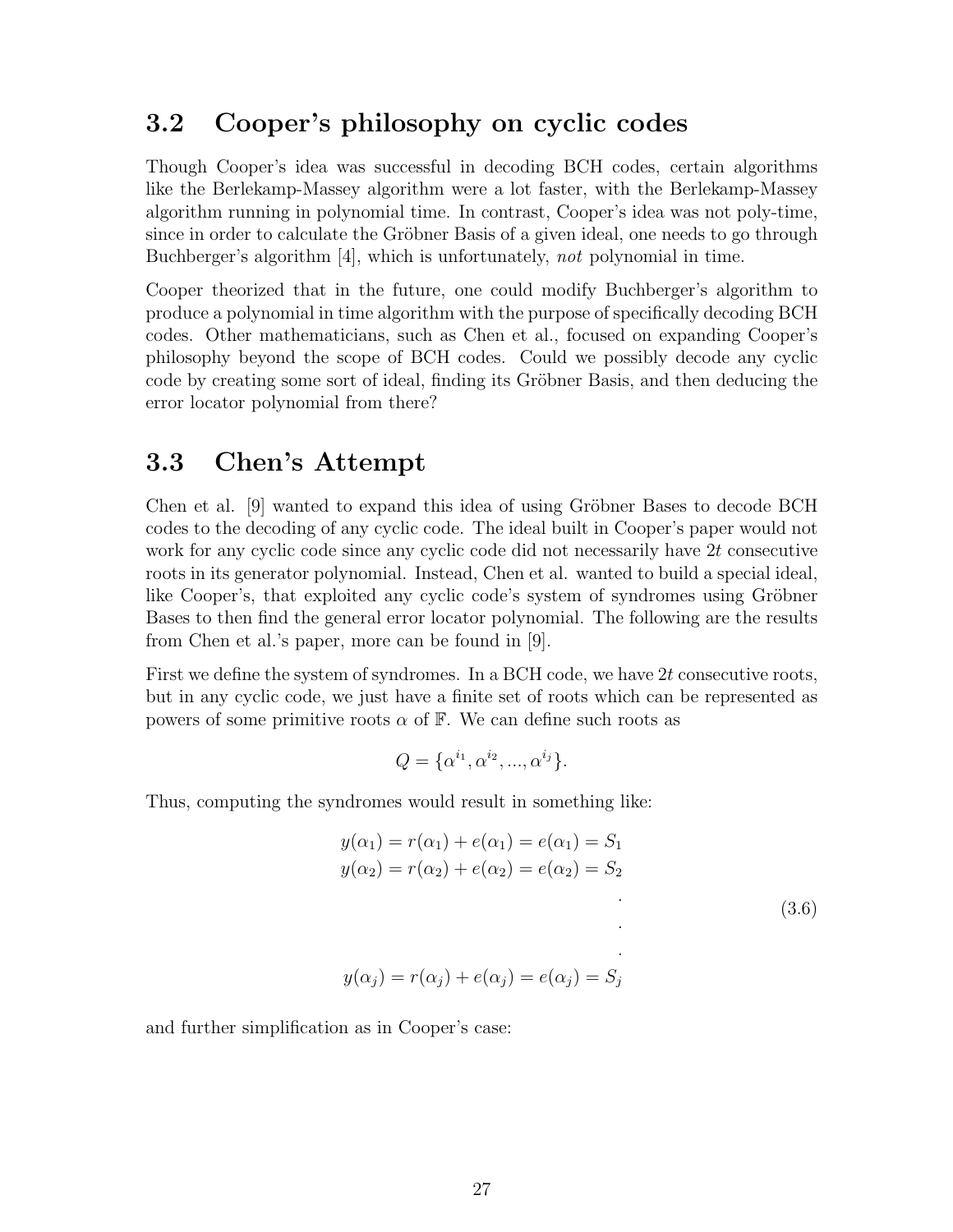$$
f_{i_1} = X_1^{i_1} + X_2^{i_1} + \dots + X_s^{i_1} - Z_1 = 0
$$
  
\n
$$
f_{i_2} = X_1^{i_2} + X_2^{i_2} + \dots + X_s^{i_2} - Z_2 = 0
$$
  
\n
$$
f_{i_j} = X_1^{i_j} + X_2^{i_j} + \dots + X_s^{i_j} - Z_j = 0
$$
\n(3.7)

where  $\alpha_i \in Q$  where we have  $\mathbb{F} = \mathbb{F}_{2^m}$ . Also note that the subscript s above denotes the number of errors that have occurred in that given word.

Chen et al. also introduce one other system of equations defined as

$$
h_1 = X_1^{n+1} - X_1 = 0
$$
  
\n
$$
h_2 = X_2^{n+1} - X_2 = 0
$$
  
\n
$$
h_s = X_s^{n+1} - X_s = 0
$$
\n(3.8)

so that  $X_i$  is strictly in  $\mathbb{F}$ .

So, much like Cooper, we can define the next set of polynomials  $F$  over  $\mathbb{F}_q$ :

$$
F = \{ f_{i_l} \mid 1 \le l \le j \} \cup \{ h_u \mid 1 \le u \le t \}
$$

where t is the minimum distance of the cyclic code  $C$  (since we do not know the number of errors s that have occurred).

A very important step in Chen et al.'s approach is determining the number of errors that have occurred in a given word. Note that Cooper's Philosophy did not make use of this and that Cooper assumes that the number of errors that have ocurred is exactly t. Thus, Chen et al. try to figure out the number of errors before the true decoding process even begins. If we generate an ideal from the set  $F$ , we have

$$
I(F) \subseteq K[Z_j, Z_{j-1}, \dots Z_1, X_t, X_{t-1}, \dots X_1] = K[Z, X].
$$

Using lex ordering with  $Z > X$ , from now on denoted  $\langle_{lex}$ , we generate a Gröbner Basis G of  $I(F) \subseteq K[Z, X]$ 

An important note is that Chen et al. generalize this algorithm to underlying fields that are not the binary fields, and so the coefficients as seen in (3.2) are not either 0 or 1. To see this generalization, please refer to [9].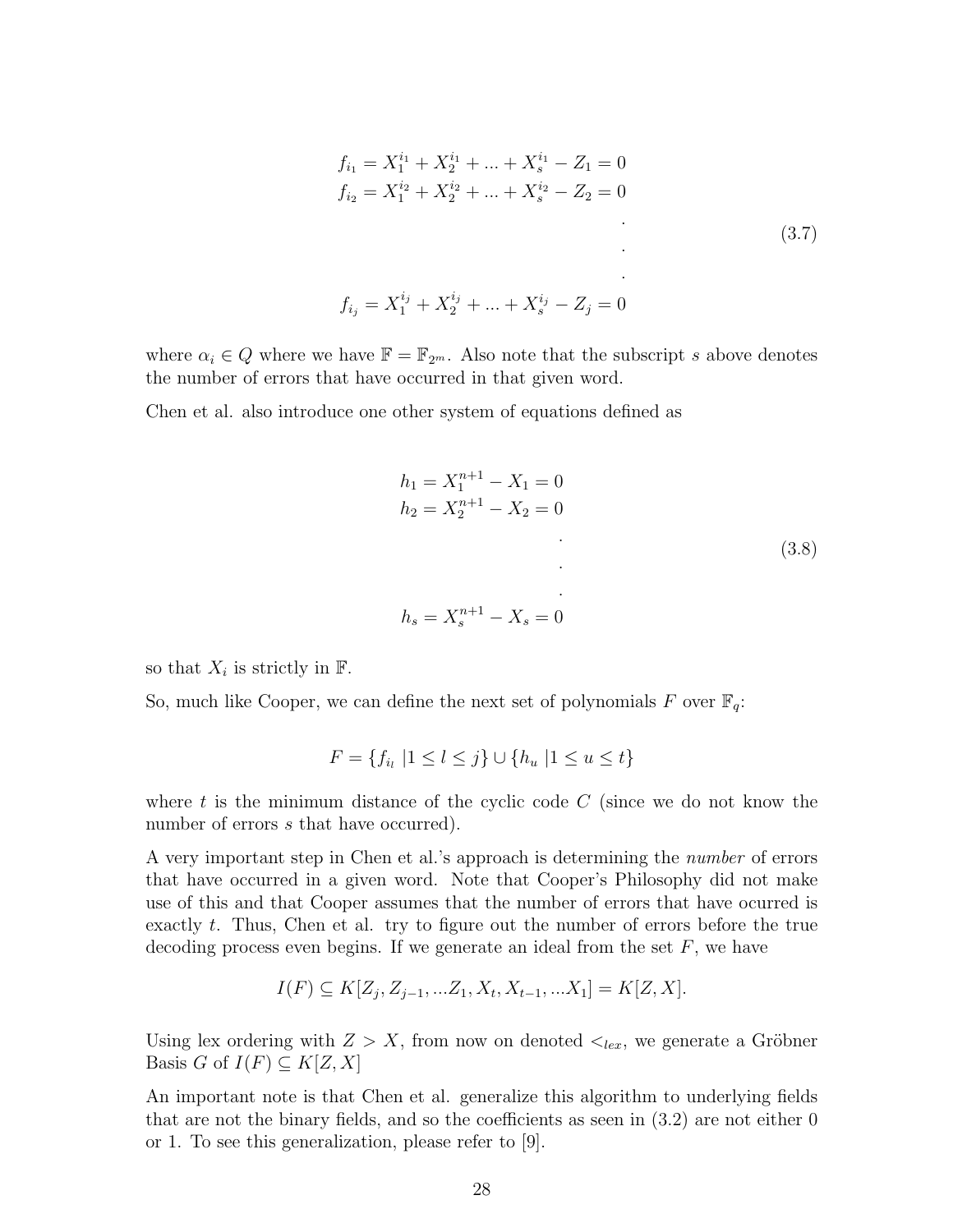As with Cooper, we can also derive the normalized reduced Gröbner Basis  $G$  of  $I(F)$ .

Chen et el. then state the following proposition:

**Proposition 3.1** ([5]). If G is a normalized reduced Gröbner Basis with respect to  $\langle \zeta_{\text{leq}} \text{ and } 0 \rangle |V(G)| \langle \zeta \rangle$  then G has exactly one polynomial which contains only the variables  $Z, X_t, X_{t-1}, ..., X_{t-i+1}$  for a fixed i and  $i \leq t$ . Let us denote these polynomials as follows :

$$
g_i(Z, X_t, X_{t-1}, ..., X_{t-i+1}), ..., g_2(Z, X_t, X_{t-1}), g_1(Z, X_t).
$$

In other words, Chen et al. believed that the normalized reduced Gröbner Basis G of  $I(F)$  was of a specific structure, with one of the polynomials in the basis G being in exactly the variables  $Z, X_t, X_{t-1}, ..., X_{t-i+1}$  for a fixed i. Also note that one of the requirement is that  $0 < |V(G)| < \infty$ . Since the polynomials in F are finite and since the number of polynomials in  $F$  are finite as well, then because  $V(F) = V(I(F)) = V(G)$  [8], we can rest assured that for our specific case of cyclic code, the statement that  $|V(G)| < \infty$  is always true. Is  $0 < |V(G)|$  always true? Unfortunately, this is left unclear in [5].

We will come back to this proposition in Chen's paper. For now, we will suppose it is true. Chen et al. then build off the following polynomials from the given Gröbner Basis polynomials above:

$$
w_1(Z, X_t) = g(Z, X_t) = \sum_{v=0}^{n_1} c_{1,j}(Z) X_t^j
$$
  

$$
w_2(Z, X_{t-1}) = g(Z, X_t, X_{t-1})|_{X_t=0} = \sum_{v=0}^{n_2} c_{2,j}(Z) X_{t-1}^j
$$
(3.9)

. .

$$
w_t(Z, X_1) = g(Z, X_t, X_{t-1}, ... X_1)|_{X_t = ... = X_2 = 0} = \sum_{v=0}^{n_t} c_{t,j}(Z) X_1^j
$$

Above,  $c_{i,j}(Z)$  implies a monomial with variables in Z.  $|_{X_i=0}$  implies that the polynomial was reduced by being evaluated with  $X_i = 0$ . These polynomials are used to prove the next theorem. This theorem would determine the number of errors and from there determine the error-locator polynomial.

**Theorem 3.2** ([5]). Let C be a cyclic code over  $F_2$  of length n and true minimum distance t. If the number of errors v satisfies  $0 < v \leq t$  and  $Z = \{S_{i_l} \mid 1 \leq l \leq t\}$  per the system of syndromes which is then derived from the received word  $v(x)$ , then

1. There are exactly s errors if and only if  $c_{1,0}(Z) = c_{2,0}(Z) = ... = c_{t-s,0}(Z) = 0$ and  $c_{t-s+1,0}(Z) \neq 0$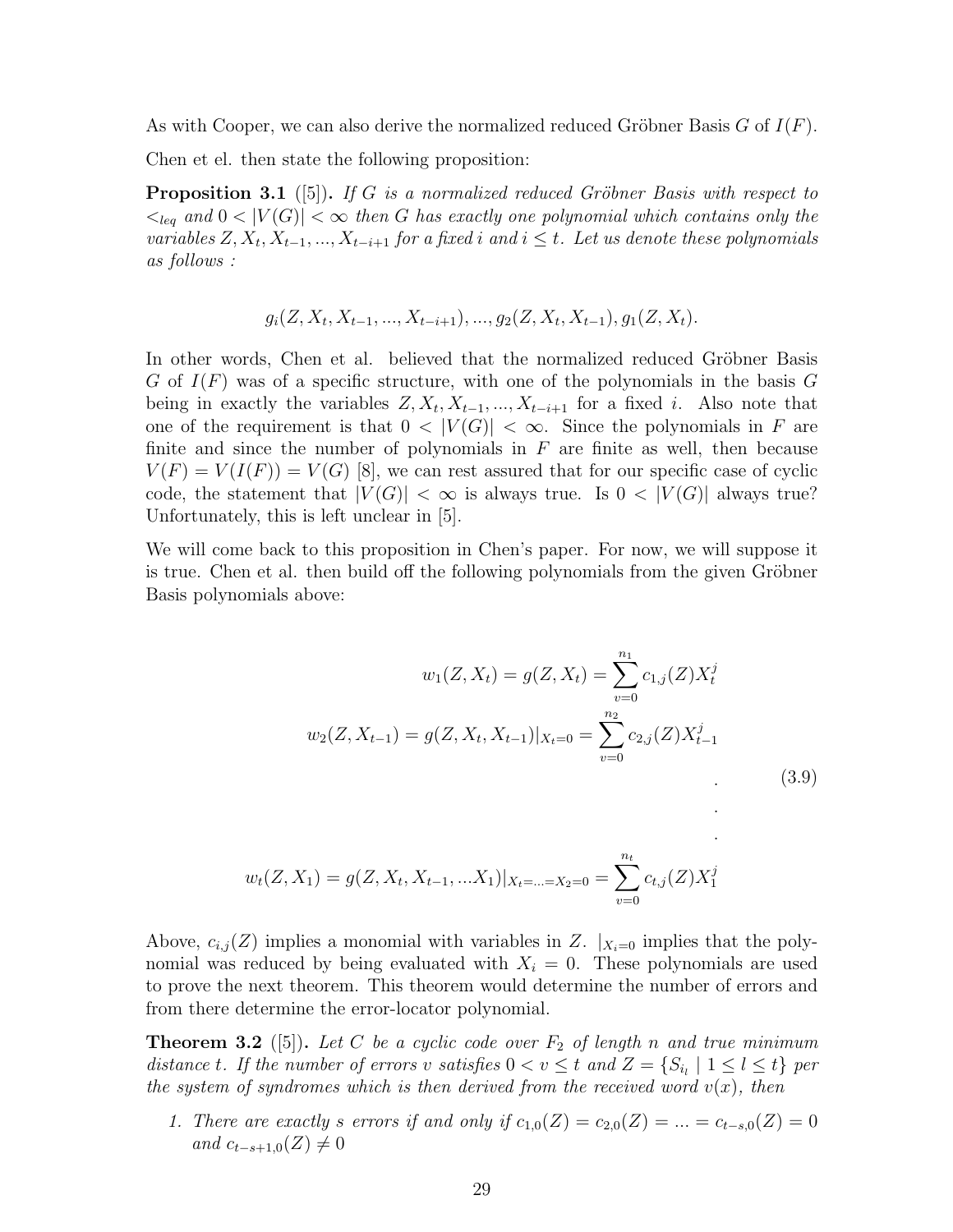2. If there are s errors then  $\Lambda(z) | GCD(z^n - 1, h_{t-s+1}(X, z))$ 

The proof can be found in [5]. The above implies that we can find the exact number of errors that have occurred in a word  $y(x)$  by computed the polynomials described in (3.9) and evaluating the point at which  $c_{i,0} \neq 0$  for the first time. The second point then implies that our error locator polynomial is within a multiplicative polynomial of the GCD between  $z^n - 1$  and  $h_{t-s+1}(X, z)$ .

Therefore, a basic outline of the decoding algorithm follows:

#### A Method for Decoding any Cyclic Code:

- 1. Preprocessing Step:
	- (a) Compute the normalzed reduced Gröbner Basis of  $I(F)$  as described above.
	- (b) From this Gröbner Basis, obtain the sets of equations described in Proposition 3.1 and in  $(3.9)$
- 2. Online Decoding Algorithm:
	- (a) Compute the syndromes
	- (b) Substitute  $Z = \{S_{i_l} \mid 1 \leq l \leq j\}$  into  $c_{i,0}(Z)$  for  $i = 1, 2, \dots t$  and find the first integer s such that  $c_{1,0}(Z) = c_{2,0}(Z) = ... = c_{t-s,0}(Z) = 0$  and  $c_{t-s+1,0}(Z) \neq 0$
	- (c) Use Proposition 3.1 and the extended euclidean algorithm [16] to find the univariate polynomial  $Q(z) = GCD(z<sup>n</sup> - 1, h<sub>t-s+1</sub>(Z, z)).$
	- (d) Find all the roots of  $Q(z)$  via Chien Search.
	- (e) Finally, find the error locations by computing  $g_i(Z, X_t, ..., X_{s+1}, X_s, ..., X_{s-i+1})|_{X_t = ... = X_{s+1}=0}$  for  $i = 2, 3, ...s$ .

We can analyze the time complexity of this method: As we can see, this algorithm is an online algorithm which means that we can decode words as they come, as long as we complete the preprocessing step. The preprocessing step is clearly not polynomial since we have not solved the problem of Buchberger's Algorithm, which again, is not polynomial time. Thus, the preprocessing step has not solved our dilemma.

The online decoding algorithm computes the syndromes which is known to be quadratic in time [16], then substituting as indicated by step 2b is a polynomial process since the computation of finite polynomials is polynomial in time. Next, we use the extended euclidean algorithm to find  $Q(z)$ . The extended euclidian algorithm is cubic in time, which is still polynomial [16]. Finally, Chien search and step 2e are both polynomial for the reasons stated above. Thus, the online decoding algorithm is bounded by the extended euclidean algorithm which is cubic in time and therefore the online decoding algorithm is itself polynomial in time.

Unfortunately, the algorithm proposed by Chen et al. has been proven wrong. As it turns out, Proposition 3.1 is too ambitious, and the claim that there exists only one polynomial in G which spans  $I(F)$  such that  $g_i(Z, X_t, X_{t-1}, ..., X_{t-i+1})$  is false. This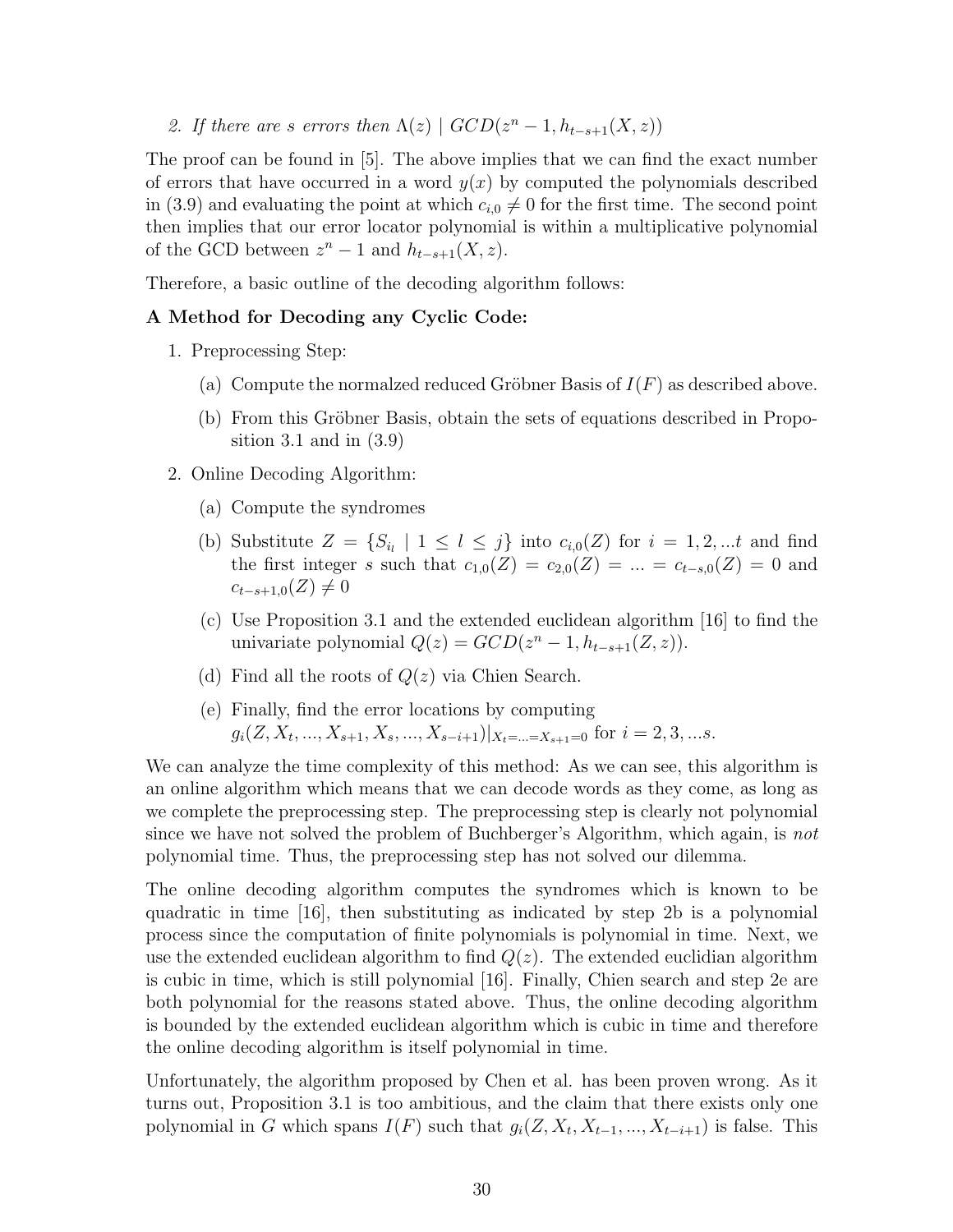was proven false by Loustaunau [12], and so the algorithm is invalid. Loustaunau then tries to fix the problem in his paper, but as [14] point out, this algorithm is not as efficient in terms of computational complexity.

However, the idea proposed involves finding a "one size fits all" Gröbner Basis such that the Gröbner Basis only needs to be computed once and then that same Gröbner Basis can be used with the syndromes of a received word to decode the word. Coding theorists have used this idea to not only compute the Gröbner Basis once, but come up with a general error locator polynomial that only relies on computing the syndromes.

#### 3.4 General Error Locator Polynomials

We will not go into depth about general error locator polynomials, but only introduce them. More on these polynomials can be found here [14, 15].

First, we define a defining set:

**Definition 24.** The complete defining set of a cyclic code  $C$  is the set

$$
S_C = \{ i \mid g(\alpha^i) = 0, 0 \le i \le n - 1 \}
$$

where  $\alpha$  is a primitive element of  $\mathbb{F} = \mathbb{F}_{2^m}$  and g is the generator polynomial of g.

A defining set, S is any subset of  $S_C$  such that S is a cyclotomic class of  $S_C$ .

Sala et al. [15] fix the parameters of a cyclic code so that the length n of a code is less than 63 and the error correcting capability  $t$  is less than or equal to two. For cyclic codes with  $n < 63$ ,  $t \le 2$ , the authors were able to break up all codes into a few categories (listed below) and derive general error locator polynomials for these cases:

- 1. When  $S = \{1, 2i + 1\}$  for some i and  $t = 2$ .
- 2. When  $S = \{1, n-1, l\}$  for some l and  $t = 2$ .
- 3. When  $n < 63$  and  $t \leq 1$

The idea is to introduce a general error locator polynomial that given a syndrome vector, will give us the error locator polynomial associated with the syndrome vector. Sala, Orsini, and Mora define a syndrome ideal much like Cooper and Chen et al. whose normalized reduced Gröbner Basis leads to a general error locator polynomial. They then analyze the cyclic codes which follow the above categories and attempt to find a error locator polynomial  $\Lambda(x)$  for each of them. After receiving a word  $y(x)$ , it is only a matter of computing the syndromes, and using the general error locator polynomial to find the actual locator polynomial, whose roots can be found via Chien Search and thus, the error locations follow afterwards.

One can look at [15] for more information.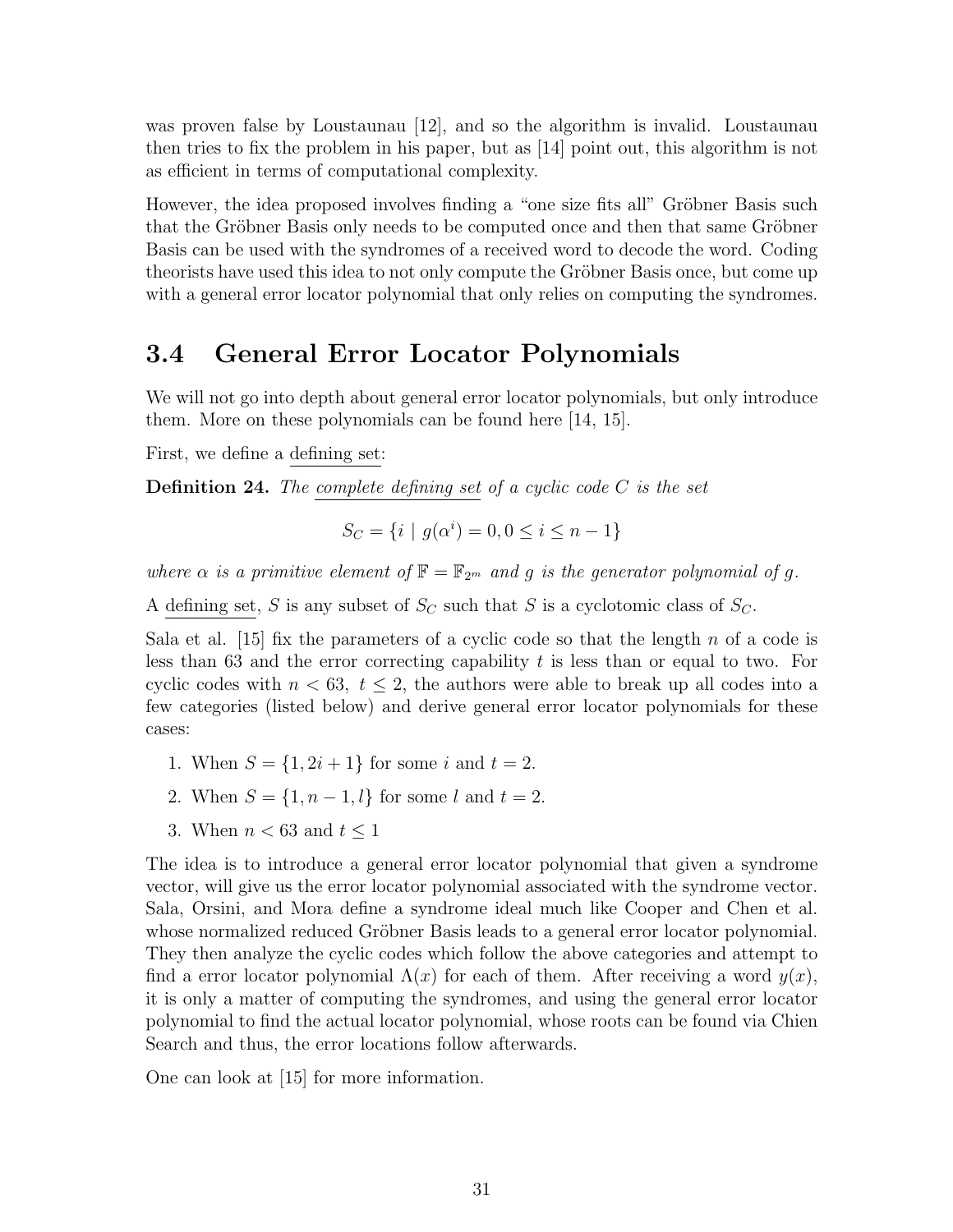## Chapter 4

### Conclusion

Long BCH codes are bad. As has been proven, as the length of a BCH code increases, the efficiency at which we can decode such a code also worsens. In [11], the ratio  $\frac{k}{d}$  is proven to go to zero as the length of a code increases. This means that we can correct fewer errors with respect to the length of the code. One workaround is to work with long cyclic codes instead, since these are not known to suffer from the same problem.

Decoding cyclic codes is therefore extremely important, since a general way to decode cyclic codes could allow us to be able to use extensive, complex and superior cyclic codes in technology. At the moment, however, there does not exist a way to decode cyclic codes efficiently (i.e, there does not exist a polynomial-time algorithm to decode cyclic codes). While some have focused on finding an algorithm to improve the decoding of BCH codes  $[17]$ , others have turned to Gröbner Bases for possible solutions [14, 15, 5, 6].

In this thesis, we explored Gröbner Bases and how we can apply them to coding theory to perhaps find an efficient algorithm that decodes any cyclic codes. Cooper found a way to apply them to BCH codes, and though the algorithm itself relies on an exponential [7] in time algorithm (Buchberger's algorithm), it gave raise to the idea that such a method can work on cyclic codes.

Chen et al. then attempted to generalize the idea of building a syndrome ideal, and then using its Gröbner Basis to find an error locator polynomial through an online decoding algorithm. Unfortunately, a costly mistake invalidated the algorithm, and so other coding theorists tried to fix the mistake.

Orsini, Sala, and Mora, for example, attempted to find a general error locator polynomial, and have succeeded to do so for codes with length less than 63 and error correcting capability less than 2. Unfortunately, neither of these algorithms answers the question of decoding cyclic codes of any length in a polynomial amount of time, but one can only hope that this may some day be solved. It seems that for now, we will stick with long BCH codes and the Massey-Berlekamp algorithm, as bad as long BCH codes may be.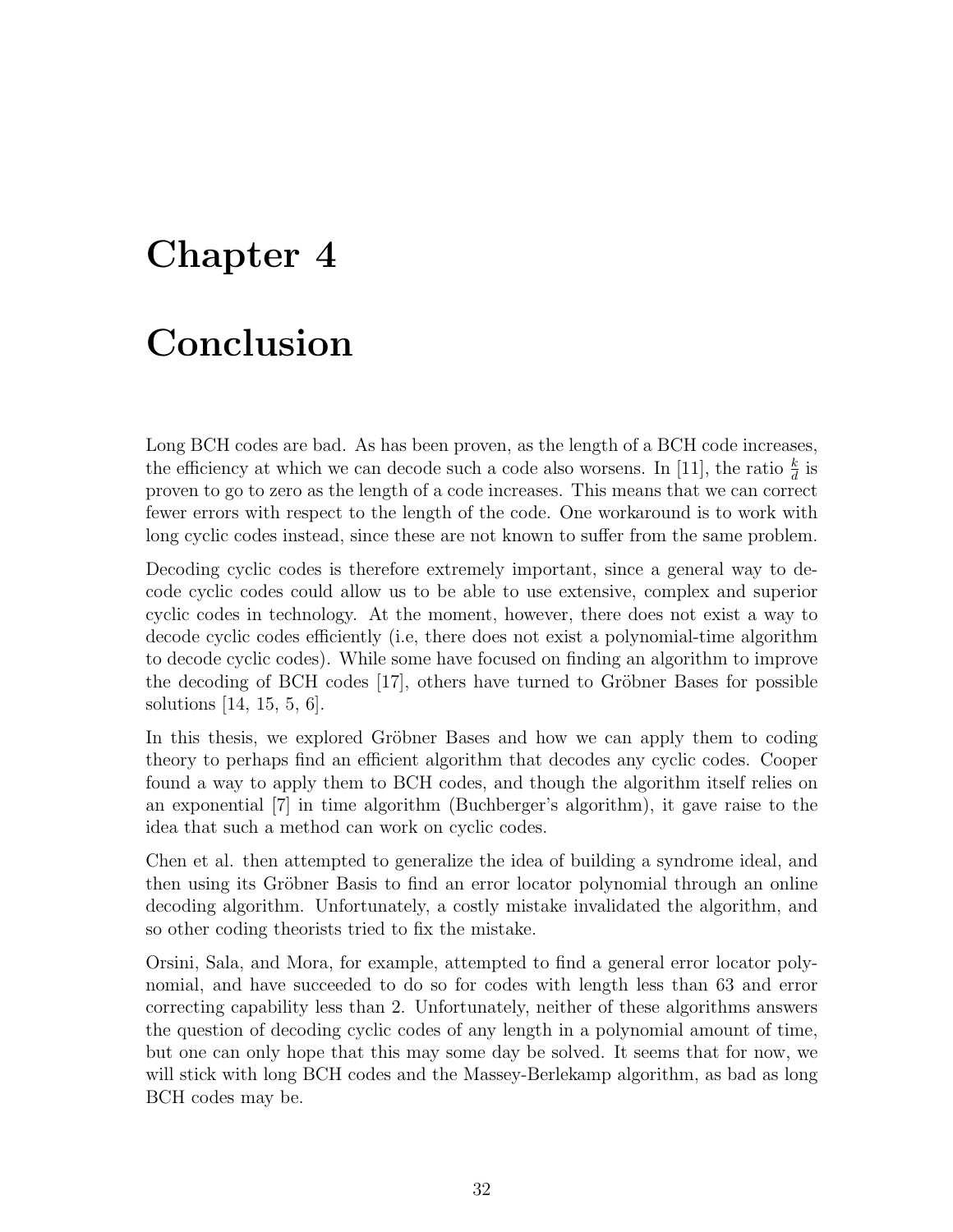# Selected Bibliography Including Cited Works

- [1] D. AUGOT, M. BARDET, AND J.-C. FAUGERE, *Efficient decoding of (binary)* cyclic codes above the correction capacity of the code using grobner bases, in IEEE International Symposium on Information Theory, 2003. Proceedings., 2003, pp. 362–362.
- [2] D. Augot, E. Betti, and E. Orsini, An Introduction to Linear and Cyclic Codes, 05 2009, pp. 47–68.
- [3] E. Berlekamp, Nonbinary bch decoding, IEEE Transactions on Information Theory, 14 (1968), pp. 242–242.
- [4] B. BUCHBERGER, A theoretical basis for the reduction of polynomials to canonical forms, SIGSAM Bull., 10 (1976), p. 19–29.
- [5] X. CHEN, I. S. REED, T. HELLESETH, AND T. A. TRUONG, *Algebraic decoding* of cyclic codes: A polynomial ideal point of view, 1993.
- [6] A. B. COOPER, Toward a new method of decoding algebraic codes using gröbner bases, Army Research Laboratory, (1993).
- [7] T. H. Cormen, C. E. Leiserson, R. L. Rivest, and C. Stein, Introduction to Algorithms, Third Edition, The MIT Press, 3rd ed., 2009.
- [8] D. COX, J. LITTLE, AND D. O'SHEA, Ideals, varieties, and algorithms. an introduction to computational algebraic geometry and commutative algebra, (2007).
- [9] C. ET AL., Algebraic decoding of cyclic codes: A polynomial ideal point of view, Contemporary Mathematics, 168 (1994).
- [10] J. Gallian, Contemporary Abstract Algebra, Cengage Learning, 2012.
- $[11]$  S. LIN AND E. WELDON, Long bch codes are bad, Information and Control, 11 (1967), pp. 445–451.
- [12] P. Loustaunau and E. V. York, On the decoding of cyclic codes using gröbner bases, Appl. Algebra Eng. Commun. Comput., 8 (1997), pp. 469–483.
- $[13]$  J. Massey, *Shift-register synthesis and bch decoding*, IEEE Transactions on Information Theory, 15 (1969), pp. 122–127.